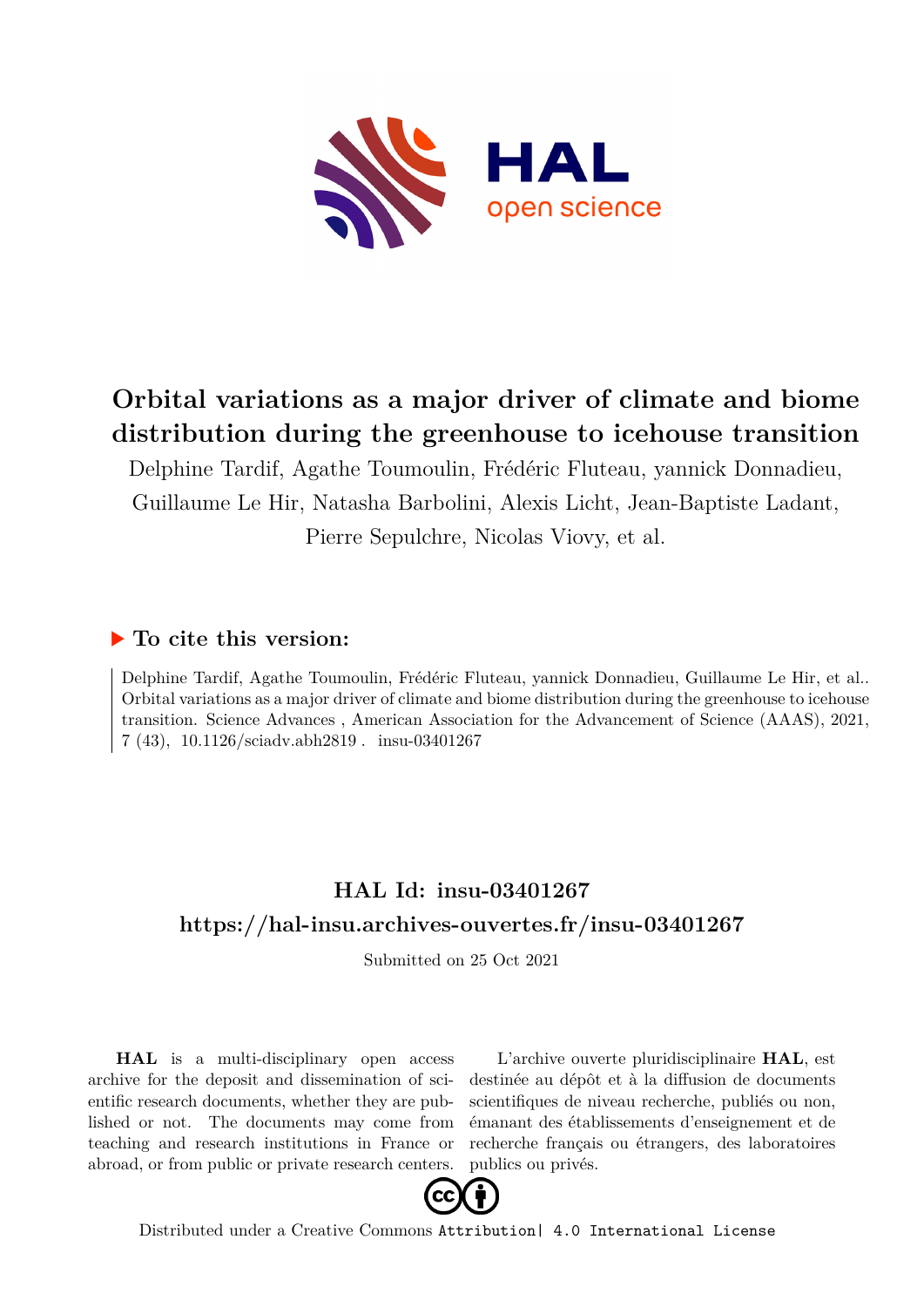### **CLIMATOLOGY**

# **Orbital variations as a major driver of climate and biome distribution during the greenhouse to icehouse transition**

**Delphine Tardif1,2 \*, Agathe Toumoulin1 , Frédéric Fluteau2 , Yannick Donnadieu1 , Guillaume LeHir2 , Natasha Barbolini3 , Alexis Licht1 , Jean-Baptiste Ladant4 , Pierre Sepulchre4 , Nicolas Viovy4 , Carina Hoorn5 , Guillaume Dupont-Nivet6,7**

**Recent studies suggest increasing sensitivity to orbital variations across the Eocene-Oligocene greenhouse to icehouse climate transition. However, climate simulations and paleoenvironmental studies mostly provide snapshots of the past climate, therefore overlooking the role of this short-term variability in driving major environmental changes and possibly biasing model-data comparisons. We address this problem by performing numerical simulations describing the end-members of eccentricity, obliquity, and precession. The orbitally induced biome variability obtained in our simulations allows to reconcile previous apparent mismatch between models and paleobotanical compilations. We show that precession-driven intermittent monsoon-like climate may have taken place during the Eocene, resulting in biomes shifting from shrubland to tropical forest in the intertropical convergence zone migration region. Our Oligocene simulations suggest that, along with decreased** *p***CO2, orbital variations crucially modulated major faunal dispersal events around the EOT such as the Grande Coupure by creating and fragmenting the biome corridors along several key land bridges.**

#### **INTRODUCTION**

Recently, the application of statistical analysis on the Cenozoic  $\delta^{13}C$ and  $\delta^{18}$ O benthic records (1) has highlighted an increased climate sensitivity to orbital variations across the late Eocene to early Oligocene. However, numerical simulations are usually performed using a modern orbital configuration and the simulated climate is often described as representative of the studied period, regardless of orbital changes. This approach is problematic because contrasted orbital configurations can lead to profoundly different climates over short periods of time (*2*–*5*). Several modeling studies have demonstrated the impact of orbital variations on some key Eocene greenhouse climatic features. Configurations triggering warm boreal and cool austral summers were shown to favor ice-sheet buildup over Antarctica in the late Eocene (*6*) and to induce seasonal temperature changes by up to 10°C (*3*). They also reinforce the Asian and African monsoons (*7*, *8*) and shrink arid zones to the benefit of more forested biomes due to amplified intertropical convergence zone (ITCZ) migration inland (*9*). The number of modeling studies assessing the sensitivity of the early Oligocene climate to orbital forcing, on the other hand, remains limited apart from studies focusing specifically on the Antarctic glaciation (*6*, *10*, *11*).

The validation of this greenhouse to icehouse climate sensitivity to astronomical forcing is made possible in rare deposits recording

\*Corresponding author. Email: [delphine.tardif@hotmail.fr](mailto:delphine.tardif@hotmail.fr)

and identifying orbital variations over the continents. In eastern China [Jianghan Basin, 42 million years ago (Ma) to 32 Ma], eccentricitypaced evaporite and mudstone deposits suggest oscillations from wetter to drier climates due to monsoon strength variations (*12*). In northeastern Tibet (Xining Basin, 40 Ma to 34 Ma), ephemeral lacustrine deposits record a strong obliquity signal, interpreted as the possible remote forcing exerted by incipient ice sheets on continental Chinese climate (*13*, *14*). In northwestern Europe (Isle of Wight, 35 Ma to 33 Ma), the analysis of clay mineral distribution suggests an eccentricity imprint on the local hydrological cycle (*15*). Orbital forcing imprint is also suggested in Montana (*16*) and in the Ebro Basin in Spain (*17*, *18*).

In addition to these sparse high-resolution records, our understanding of the greenhouse-icehouse transition continental climatic evolution comes mainly from fossilized paleobotanical remains, which offer snapshots of the climate prevailing when they were deposited. Like most pre-Quaternary paleoclimatic indicators, many of these proxies are loosely constrained in space and time and are therefore often implicitly interpreted as reflecting the "average" climate over long periods. The great heterogeneity observed among the various continental archives is apparent from the different compilations of paleoclimatic indicators available for these periods [see (*19*, *20*) and references therein for localities cited below]. While some fieldwork reveals little change in flora throughout the Eocene-Oligocene, as in Patagonia or southeastern and central Europe, on the contrary, other paleosoils and/or paleobotanical studies denote important climatic and floristic shifts toward cooler and drier conditions. Among these, numerous sites indicate that these changes initiated during the late Eocene, for example, in North America, western Europe, and eastern Asia (*20*). Only a few sites, principally in North America and Eurasia, display a change specifically across the eocene-oligocene transition (EOT).

In addition, notable faunal turnover episodes showing a partial replacement of Mongolian, European, and American local mammal

Copyright © 2021 The Authors, some rights reserved: exclusive licensee American Association for the Advancement of Science. No claim to original U.S.Government Works. Distributed under a Creative Commons Attribution **NonCommercial** License 4.0 (CC BY-NC).

<sup>&</sup>lt;sup>1</sup> Aix Marseille Université, CNRS, IRD, INRA, Collège de France, CEREGE, Aix-en-Provence, France. <sup>2</sup>Université de Paris, Institut de physique du globe de Paris, CNRS, F-75005 Paris, France. <sup>3</sup>Department of Ecology, Environment and Plant Sciences and Bolin Centre for Climate Research, Stockholm University, SE-106 91 Stockholm, Sweden. 4 Laboratoire des Sciences du Climat et de l'Environnement, LSCE/IPSL, CEA-CNRS-UVSQ, Université Paris-Saclay, 91191 Gif-sur-Yvette, France. <sup>5</sup>Department of Ecosystem and Landscape Dynamics, Institute for Biodiversity and Ecosystem Dynamics, University of Amsterdam, Amsterdam 1098 XH, Netherlands. <sup>6</sup>Géosciences Rennes, UMR CNRS 6118, Université de Rennes, Rennes, France.<sup>7</sup> Institute of Geosciences, Potsdam University, Potsdam, Germany.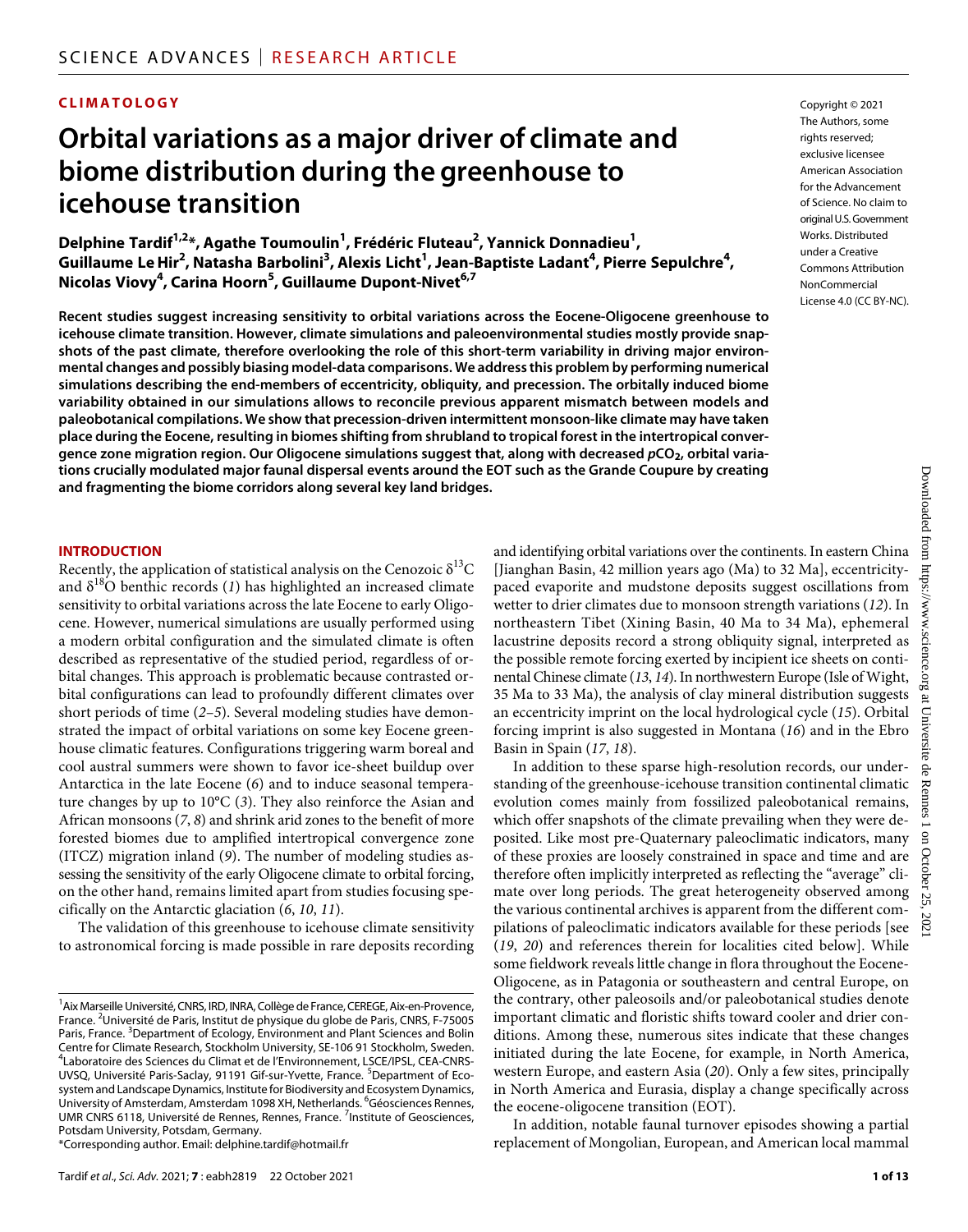communities by eastern Asian rodents and lagomorphs are reported through the greenhouse-icehouse. The Mongolian Remodeling (*21*–*24*) is dated at ca. 34.9 Ma, and the European (*25*–*27*) and American Grande Coupure are dated around the EOT (33.9 Ma) (*28*) or at the Oi-1 (33.5 Ma) (*25*, *26*), with a possible early migration wave to southeastern Europe in the late Eocene (40 Ma to 35 Ma) (*27*). These pulses in faunal migration, radiating from Asia to other continents, are thought to be the result from a complex interplay between the proto-Tibetan orography evolution (*29*, *30*) and the global cooling and aridification of Asia induced by the combined  $pCO<sub>2</sub>$  (partial pressure of  $CO<sub>2</sub>$ ) drawdown and the retreat of the Paratethys Sea initiated at ∼40 Ma (*24*, *26*). However, although biome connectivity is an important driver of faunal dispersal (*31*, *32*), the possible influence of orbital cycles on the climate and vegetation coverage of these key land bridges has never been assessed, nor suggested as a potential forcing.

We propose that orbital forcing may have played a substantial part in explaining the substantially heterogeneous history of biome reconstruction throughout the late Eocene period. To this end, we simulate late Eocene climate and vegetation sensitivity to orbital forcing and to a  $pCO<sub>2</sub>$  halving using the IPSL-CM5A2 earth system model and the ORCHIDEE dynamic vegetation land surface model (see Materials and Methods). We first compare a set of seven late Eocene simulations [1120 parts per million (ppm), no ice sheet] describing extreme combinations of obliquity, precession, and eccentricity (Table 1). Although these configurations represent orbital end-members that were not attained (but regularly approached) during the studied 40-Ma to 32-Ma interval (fig. S1), they maximize the impact of each orbital configuration on the simulated global climate and vegetation and allow us to disentangle the role played by each parameter. In a second step, we compare this set of late Eocene

simulations to a set of three early Oligocene simulations, with a *p*CO2 reduced to 560 ppm, an Antarctic ice sheet, and three different orbital configurations. Results are analyzed and compared to two available biome compilations from the latest Eocene and earliest Oligocene, respectively (*20*).

#### **RESULTS**

We first provide an overview of the climate and vegetation sensitivity to orbital forcing with late Eocene conditions. Then, we describe the impact of each orbital parameter on ITCZ, mid-latitude and highlatitude regions in that period, illustrated by detailed case studies. Last, we describe how orbital parameters affect the Oligocene climate and vegetation and replace our results in the broader context of faunal and floral shift at the greenhouse-icehouse transition. Note that the vegetation outputs of the land surface ORCHIDEE model are plant functional type (PFT) abundances (see Materials and Methods), which are used for detailed fine-resolution analysis of the paleovegetation evolution at a regional scale. In addition, PFTs were translated into biomes to be comparable to existing proxy compilations (*20*) and to identify global trends (see Materials and Methods).

#### **Late Eocene global climatic and vegetation sensitivity to orbital forcing**

The Eocene group of simulations (1120 ppm) yields continental mean annual temperatures (MATs) ranging from 22.9° to 24.7°C depending on the orbital configuration (Table 1). The highest MAT is obtained with the highest obliquities [hot boreal summer high obliquity (HBHO), hot austral summer high obliquity (HAHO), high obliquity (HO)] due to increased heating of high latitudes.

**Table 1. Simulation boundary conditions and global continental climatic results.** Precession is expressed as the longitude of the perihelion. Hot austral summer configurations are at perihelion on the 21st of December, which is close to the present-day value (4th of January), whereas hot boreal summer configurations are at perihelion on the 21st of June. Global results given in the right panel are mean annual temperature (MAT), mean annual temperature range (MATR), mean annual precipitation (MAP), land surface albedo, and desert proportion averaged along the year over the emerged lands.

| <b>Boundary conditions</b>                     |          |                                |                  | <b>Global continental results</b> |                     |             |               |            |            |
|------------------------------------------------|----------|--------------------------------|------------------|-----------------------------------|---------------------|-------------|---------------|------------|------------|
| Orbital<br>configuration                       |          | <b>Eccentricity Precession</b> | <b>Obliquity</b> | $pCO2$ (ppm)                      | MAT ( $^{\circ}$ C) | MATR $(°C)$ | MAP (mm/year) | Albedo (%) | Desert (%) |
| Modern (MOD)                                   | 0.016715 | 102.7                          | 23.441           | 1120                              | 23.7                | 6.8         | 1177          | 8.9        | 30.9       |
|                                                |          |                                |                  | 560                               | 18.1                | 10.7        | 1080          | 10.6       | 31.2       |
| Hot boreal<br>summer high<br>obliquity (HBHO)  | 0.06     | 270                            | 24.5             | 1120                              | 24.7                | 13.7        | 1163          | 9.1        | 32.4       |
| Hot austral<br>summer high<br>obliquity (HAHO) | 0.06     | 90                             | 24.5             | 1120                              | 24.2                | 3.9         | 1210          | 8.5        | 29.9       |
| High obliquity (HO)                            |          |                                | 24.5             | 1120                              | 23.8                | 8.5         | 1205          | 8.9        | 30.2       |
| Low obliquity (LO)                             |          |                                | 22.1             | 1120                              | 22.9                | 7.5         | 1140          | 9.2        | 31         |
| Hot boreal                                     | 0.06     | 270                            | 22.1             | 1120                              | 23.5                | 12.4        | 1152          | 9.5        | 32.5       |
| summer low<br>obliquity (HBLO)                 |          |                                |                  | 560                               | 18.7                | 16.1        | 1072          | 11.2       | 32.3       |
| Hot austral<br>summer low<br>obliquity (HALO)  | 0.06     | 90                             | 22.1             | 1120                              | 23.1                | 3.3         | 1148          | 8.6        | 30.2       |
|                                                |          |                                |                  | 560                               | 17.9                | 6.7         | 1076          | 12.1       | 34         |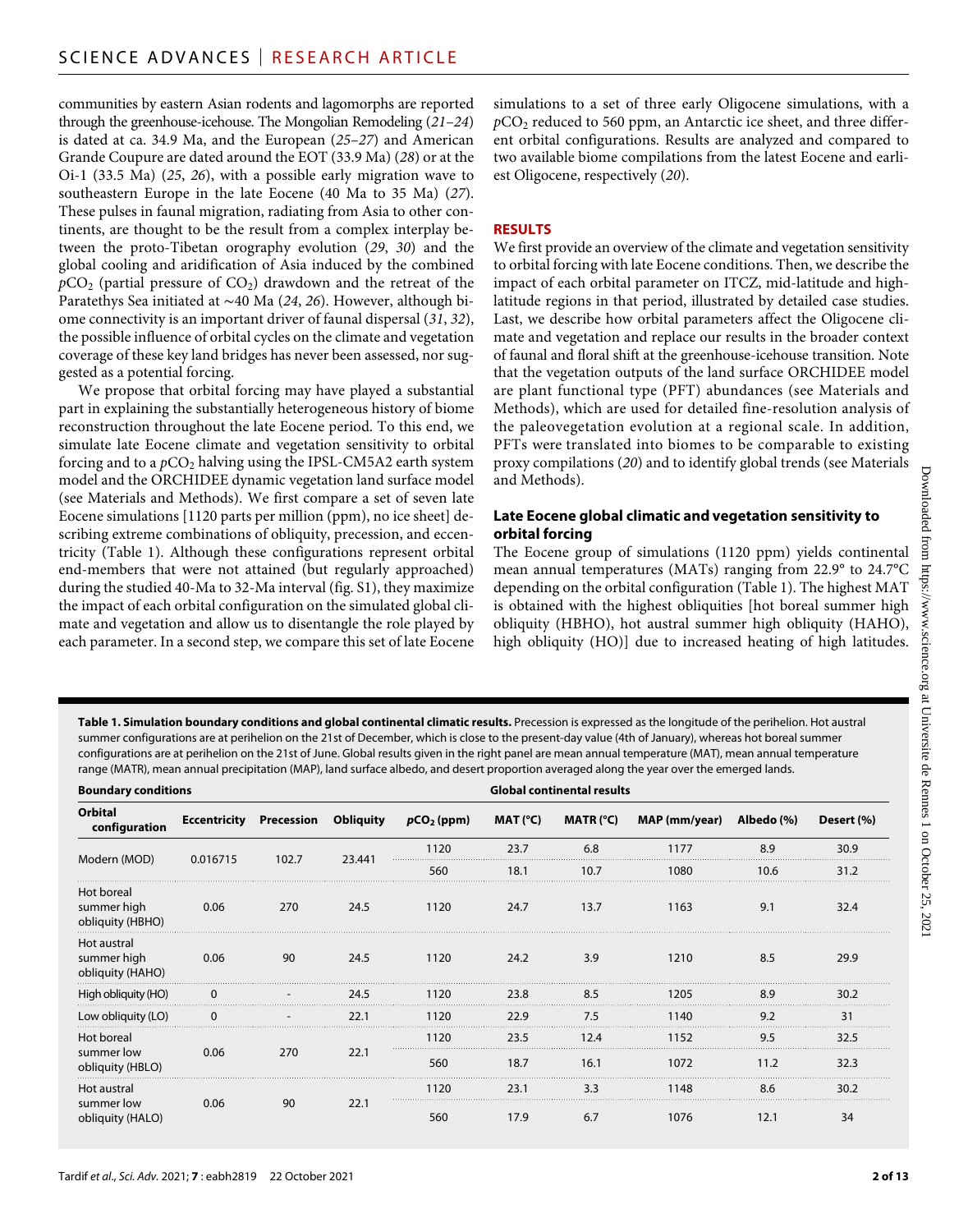Configurations with a precession favoring hot boreal summers and cold boreal winters [HBHO and hot boreal summer low obliquity (HBLO)] trigger the most seasonal climates with average mean annual temperature ranges (MATRs) higher than 12°C, whereas other configurations yield MATRs between 3.3° and 8.5°C. On a global scale, the more seasonal climates are also correlated to higher desert proportions (>32% of land surface) and high values of continental surface albedo (>9%; Table 1). This translates to higher seasonality in precipitations, which will be illustrated in the following case studies. These global trends provide a first-order glance at orbitally triggered variations in temperature, precipitation, and seasonality, and their spatial repartition is further detailed in Fig. 1.

The reference Eocene simulation [modern (MOD) orbital configuration, 1120 ppm] displays MATs ranging from ∼45°C in the tropics to ∼0°C in Antarctica (Fig. 1A). The most extreme temperature seasonality is simulated in Antarctica, Canada, and eastern Siberia (MATRs of ∼40° to 45°C), while the equatorial regions experience very low MATR (<2.5°C; Fig. 1C). Mean annual precipitations (MAPs) are abundant at low latitudes (>3000 mm/year), while the subtropics, especially in Asia, show extremely arid regions (<500 mm/year; Fig. 1E). Orbitally forced variability drives modest MAT variations up to  $\pm 2^{\circ}$ C especially at high latitudes and in the subtropics (Fig. 1B) due to compensating effects between seasons. MATR variability is more notable, with orbitally induced changes of ±7°C, particularly in mid-latitude continental interiors such as North America, Asia, and Antarctica (Fig. 1D). Tropical precipitations also display important variability, with changes as high as ±70% of MAP, which is closely related to summer ITCZ latitudinal shifts (Fig. 1F).

The MOD Eocene simulation produces low-latitude tropical forests gradually transforming into drier and more open environments (shrubland, savanna/woodland, or desert) as latitude increases (Fig. 1G). While temperate mixed and coniferous forests dominate from mid-latitudes poleward, the presence of warm-temperate forests remains substantial, especially in coastal environments (Australia, western Europe, and Patagonia). Continental Antarctica is the only region displaying cold forest biome. The evaluation of the vegetation sensitivity to orbital forcing (see Materials and Methods for details on the definition of this metric) highlights broad regions where the vegetation remains stable under changing orbital conditions (Fig. 1H, light gray shading). Stable tropical forests are mainly situated over the equator, while a variety of resilient warm, temperate, and cold forests are found at higher latitudes (their specific PFT composition is detailed in fig. S2). Conversely, many regions appear to be highly sensitive to orbital changes (Fig. 1H, dark gray shading), especially in the subtropics and poleward of 70°.

As a first validation, we compare our simulated biomes to a Priabonian (38 Ma to 33.9 Ma) biome reconstruction based on palynological data [symbols in Fig. 1H; (*20*)]. Biomes simulated in MOD Eocene match with ~54% of the proxy-based reconstruction. However, inclusion of the biome variability obtained with the six orbital end-member simulations increases the match to ~83%. Approximately 31% of the compilation sites exhibit a match between the data and the model in all simulations (squares in Fig. 1H), and  $\sim$  52% in at least one of the orbital simulations (circles in Fig. 1H). On the contrary, the simulations fail to match the biome reconstruction in  $\sim$ 16% of the sites, suggesting that other sources than orbital forcing exist for these discrepancies. These sources may be manifold and are examined in Discussion. In the following sections, we focus on

the regions showing the most important vegetation sensitivity to orbital forcing (boxes in Fig. 1H) and detail the climatic drivers behind these changes. The detailed biome distribution for each end-member simulation is given in fig. S3.

#### **Low latitudes and the precession-driven ITCZ position**

At low latitudes, the warm conditions experienced throughout the year in all orbital configurations only permit tropical trees or grasses to establish (Fig. 1). Therefore, precipitation is thought to be the main driver of vegetation changes observed in these regions (Fig. 1, F and H). This translates into highly variable proportions of bare soil relative to tropical vegetation or grasses, as exemplified through four sites (Fig. 2A, captions 1 to 4). They all present increasing proportions of vegetation in response to increasing summer insolation (Fig. 2C): Northeastern Brazil and Tanzania sites range from open and grassy tropical environments (in hot boreal configurations) to closed tropical forest (in hot austral configurations), while Mexico and southeastern China vary from woodland or shrubland environment (in hot austral settings) to open tropical forest environment (in hot boreal configurations). These biome variations appear to be tightly linked to the strength and duration of the summer precipitation peak (shown in ombrothermic diagrams in Fig. 2B), which is driven at these latitudes by the ITCZ seasonal migration (Fig. 1F). While the occurrence of open environments adapted to seasonally dry climate in these regions is attested in Asia, this type of vegetation is less firmly supported on other continents. The presence of woodland is suggested in Tanzania in the late-middle Eocene (*33*, *34*), as well as the increase for open dry-adapted habitat in the southern United States (*35*) and the possible early onset of the "dry diagonal" separating the Amazonian from the Atlantic forest biotas across Brazil (*31*, *36*).

The latitudinal position of the ITCZ, together with the extent of monsoonal conditions onshore, is strongly influenced by summer insolation (*37*). Therefore, orbital configurations leading to high summer insolation values are expected to produce latitudinal shifts in the subtropical summer rainfall regimes (Fig. 1F). The most spectacular ITCZ migrations are simulated over eastern Asia (from ∼8°N to ∼30°N), Central America (from ∼18°N to ∼23°N), and South America (from ∼20°S to ∼26°S) and drive a variability in the annual water budget in the subtropics that can be as high as 50 to 80% (Fig. 1F). Our simulations suggest that monsoon-like precipitation seasonality might have existed intermittently during astronomical extrema in the late Eocene, resulting in sporadic increases in moisture and more vegetated subtropical regions. While this pattern appears, at first order, mainly controlled by precession cyclicity, we also note that the "high obliquity" configurations tend to favor this enhanced inland ITCZ migration when compared to their "low obliquity" counterparts. However, obliquity does not trigger major insolation changes at these latitudes  $(<10 \text{ W/m}^2$  between HBHO and HBLO, while there is a difference of  $115 \text{ W/m}^2$  between HBHO and HAHO). This suggests that summer insolation gradients involving higher latitudes ought to be considered to understand the full complexity of the process (see Discussion).

#### **Mid-latitudes: Large-scale patterns and temperature thresholds**

Between 25° and 50° (Fig. 1H), the vegetation response to orbital forcing is more complex due to an overlapping influence of temperature and precipitation change. The MATR at these latitudes is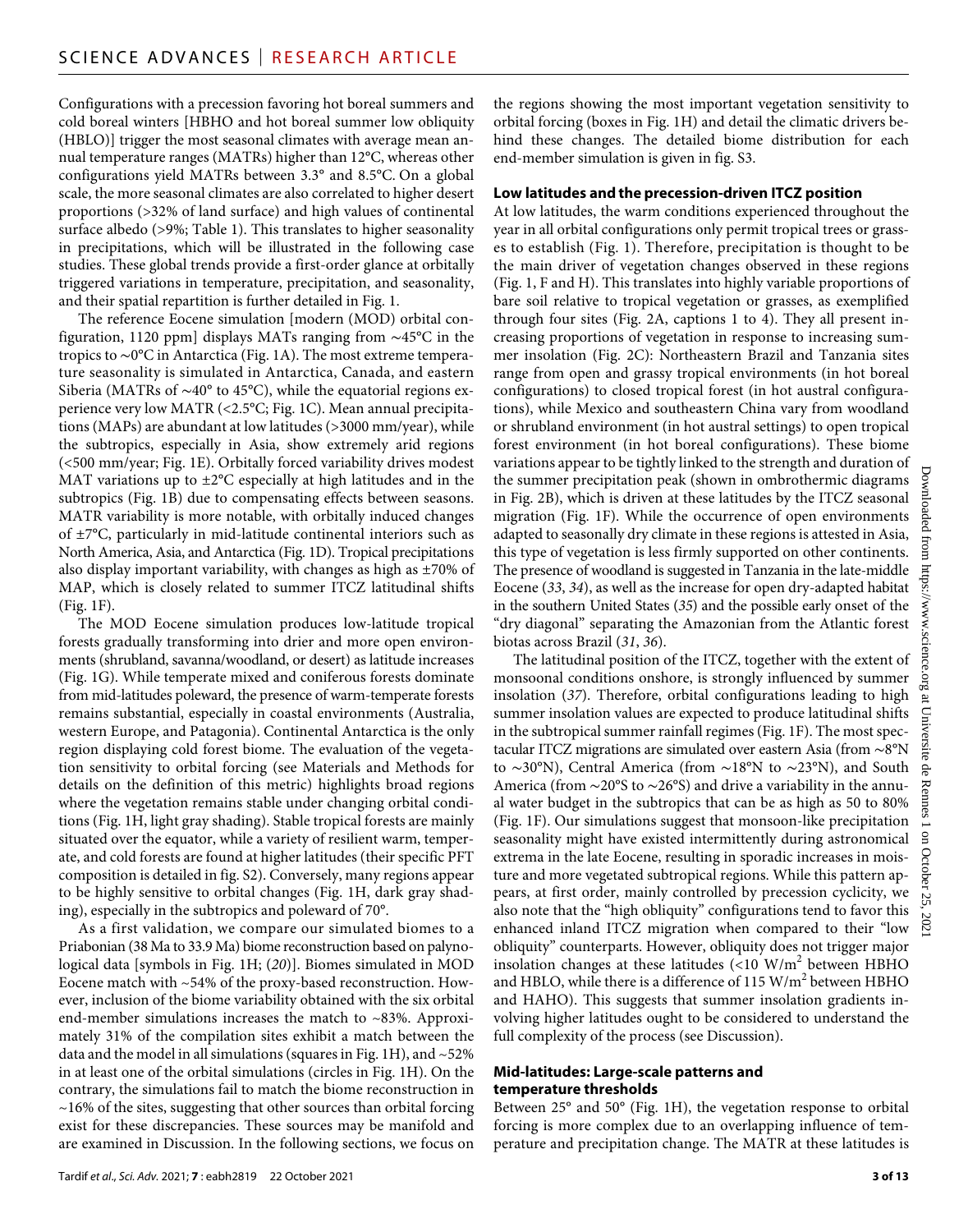

**Fig. 1. Climate and vegetation variability under different orbital forcing for the Eocene (1120 ppm) orbital simulation set.** (**A**, **C**, **E**, and **G**) Results obtained for the reference Eocene simulation using modern orbital parameters (MOD): mean annual temperature (MAT) (A), mean annual temperature range (MATR) (C), mean annual precipitation (MAP) (E), and biomes (G). (B, D, F, and H) Standard deviations (SDs) calculated for the same variables considering the seven 1120-ppm orbital simulations. SDs have the same unit as their corresponding variable except for the MAP (expressed in % of variation compared to the average MAP) and the biome variability, which is unitless. The biome variability in (H) is the cumulative SD of each PFT abundance normalized by the average number of PFTs defined in the grid cell and should be viewed as a low (white) to high (black) biome variability plot. In (H), numbered boxes highlight regions of extreme biome sensitivity to orbital forcing that is expanded upon in the following figures. Symbols overlain correspond to the biomes reconstructed (colors) for the Priabonian by the Pound and Salzmann compilation (*20*) and the degree of agreement with the biomes simulated by our Eocene simulation panel (symbols). In (F), colored lines represent the position of the ITCZ for each of the seven orbital configurations tested: MOD (full black), HBHO (red), HAHO (orange), HO (dark blue), LO (light blue), HALO (light green), HBLO (dark green), and present-day ITCZ position for comparison (dotted black).

consequent (from 10°C in coastal settings to 30°C in continental ones; Fig. 1C) and exhibits important variations (5° to 8°C) under varying orbital forcing (Fig. 1D). These temperature changes can induce the crossing of several PFT bioclimatic thresholds, particularly between

tropical and temperate PFTs (table S1). In addition, MAPs can locally vary by up to 25% (Fig. 1F). Therefore, the simulated PFT variability is manifold: vegetation proportion versus desert, changes in each PFT relative abundance, or even (dis)appearance of PFT.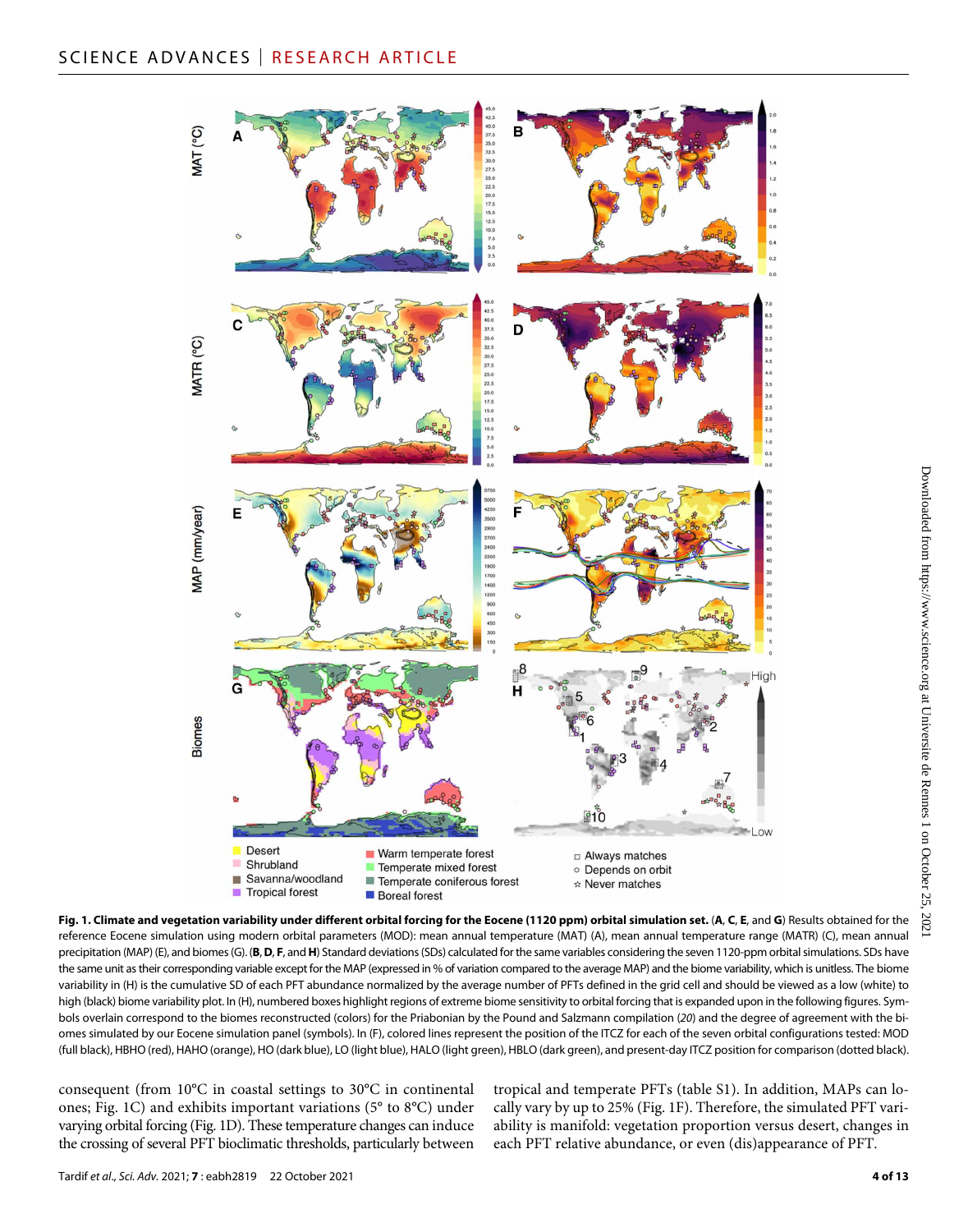## SCIENCE ADVANCES | RESEARCH ARTICLE



**Fig. 2. Low-latitude zones of high biome variability illustrated through four representative sites: Mexico, southeastern China, northeastern Brazil, and Tanzania.** (**A**) Vegetation: PFT composition (in %), each line corresponding to one of the seven orbital configurations described in Table 1. (**B**) Climate: Ombrothermic diagram displaying (for each orbital configuration) the evolution of temperature (full lines, in °C) and precipitation (dotted lines, in mm/month) along the year (horizontal axis). (**C**) Insolation profiles (in W/m<sup>2</sup> ) along the year. The orbital configurations' color coding is the same in all subpanels and in the following figures. Please note that the order of the simulation labels varies between sites in the northern and southern hemispheres according to decreasing summer insolation values.

Around 30°N, the PFT variability in coastal regions experiencing relatively high precipitation regimes (MAP > 1000 mm/year; Fig. 1, E and F) is generally dominated by temperature changes. This is exemplified by the "Louisiana" site (Fig. 3), displaying temperate-dominated PFT assemblages in hot boreal summer configurations (HBHO and HBLO) and gradually switching to tropicaldominated in hot austral summer configurations [hot austral summer low obliquity (HALO) and HAHO]. In these regions, the abundance of temperate trees appears to be well constrained by variations in the cold month mean temperature: Hot austral configurations generate warmer winters (∼15°C; Fig. 3B) that tend to inhibit the settlement of temperate trees due to their bioclimatic limitations (cold month mean temperaturemax = 15.5°C for temperate broadleaf evergreen and temperate broadleaf summergreen PFTs; table S1). HBHO and HBLO configurations, on the other hand, trigger colder winters (cold month mean temperature < 15°C) that allow more competitive temperate trees to settle. Here again, the transition is mainly tuned to precession variations, as varying obliquity configurations [HO and low obliquity (LO)] does not seem to greatly affect these PFT proportions.

At higher latitudes (>40°), some sites experience noticeable biome variations. This is exemplified in the Montana area, where biomes as diverse as open mixed temperate forest (Fig. 3A, HALO configuration) shift to shrubland and woodland in the other configurations. This seems to corroborate observations from previous studies on paleosols, suggesting a possible orbital cyclicity in the MAP of this region, oscillating between ∼400 and ∼700 mm/year (*14*). Our findings simulate arid to subarid climatic conditions and demonstrate a strong response of the regional hydrology to precession, which could have affected pedogenic carbonate formation. Similarly, northern Australian biomes vary from tropical forest (more or less open forest, depending on the configurations) to woodland biomes (HBLO and HBHO configurations; Fig. 3A). The respective proportions of temperate versus tropical PFTs in these regions are easily attributed to insolation-driven winter temperature changes. In northern Australia, an increase in the proportion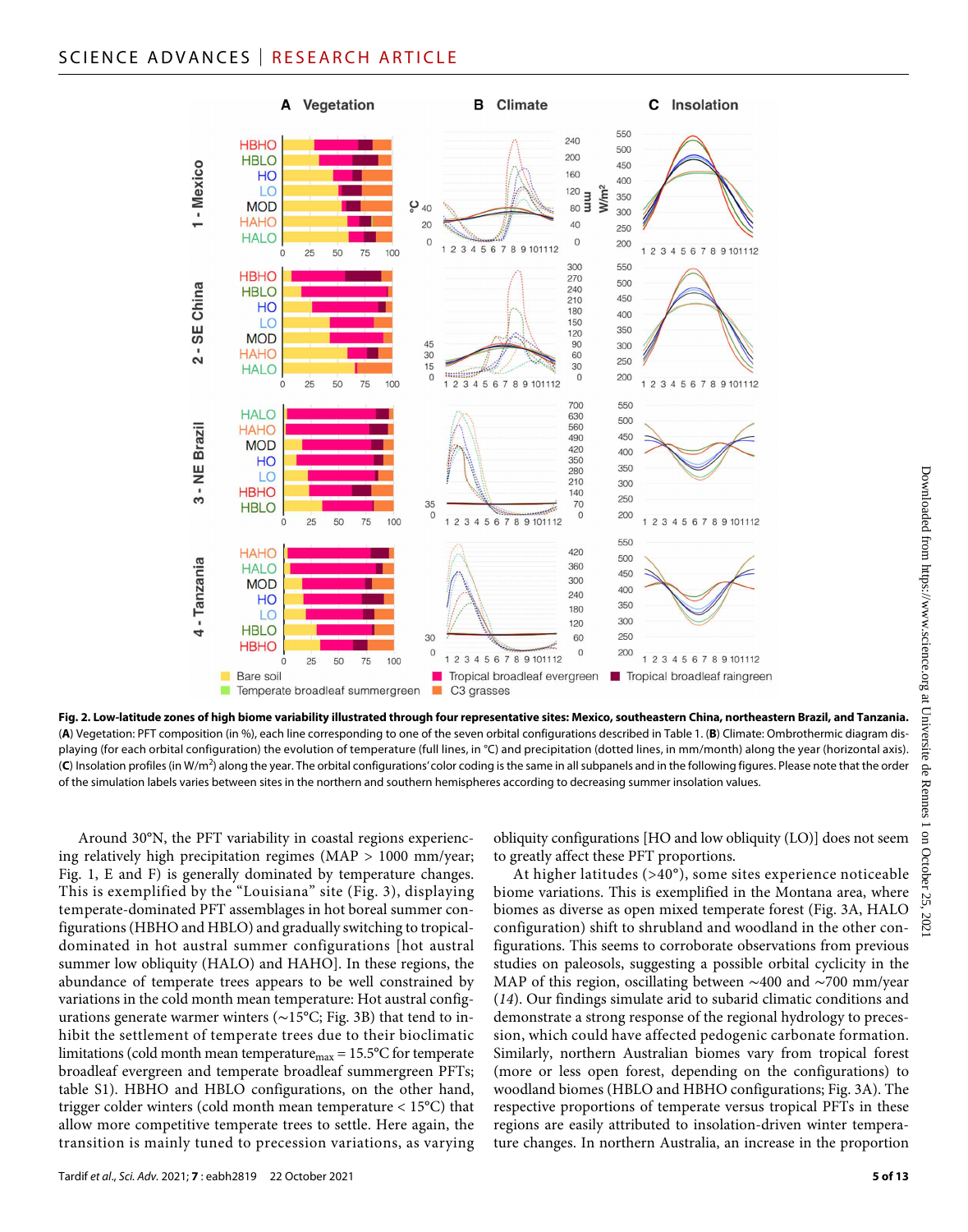## SCIENCE ADVANCES | RESEARCH ARTICLE



**Fig. 3. Mid- and high-latitude zones of high biome variability illustrated through six representative sites: Montana, Louisiana, northern Australia, the Bering Strait, Svalbard, and Seymour Island.** (**A** to **C**) The formalism is the same as in Fig. 2.

of temperate PFTs (up to 20%) is visible in configurations yielding colder winters (∼17°C from July to September in HALO, HAHO, and HO). To a lesser extent, in Montana, warmer winter temperature (∼10°C) triggered by hot austral configurations (HAHO and HALO) allows (rare) tropical trees to remain (∼2%), while colder winters (∼4°C) triggered by hot boreal configurations (HBHO and HBLO) allow (rare) conifers to settle (∼2%).

The precipitation variations in these mid-latitude regions (up to 30% in MAP changes in Montana and 20% over northern Australia; Fig. 1B) are less straightforward to interpret than for the lower latitudes. Each site displays a specific signature that is dependent on its geographic environment. The biome diversity observed in Montana appears, for instance, to reflect the sensitivity of the region to the Jet Stream position (fig. S4). In detail, most configurations lead to important temperature gradients that produce a strongly "wavy" Jet Stream, which deviates Pacific westerlies toward higher latitudes and ultimately generates heavy summer precipitations over the American eastern coast and a depletion in rainfall over the Montana region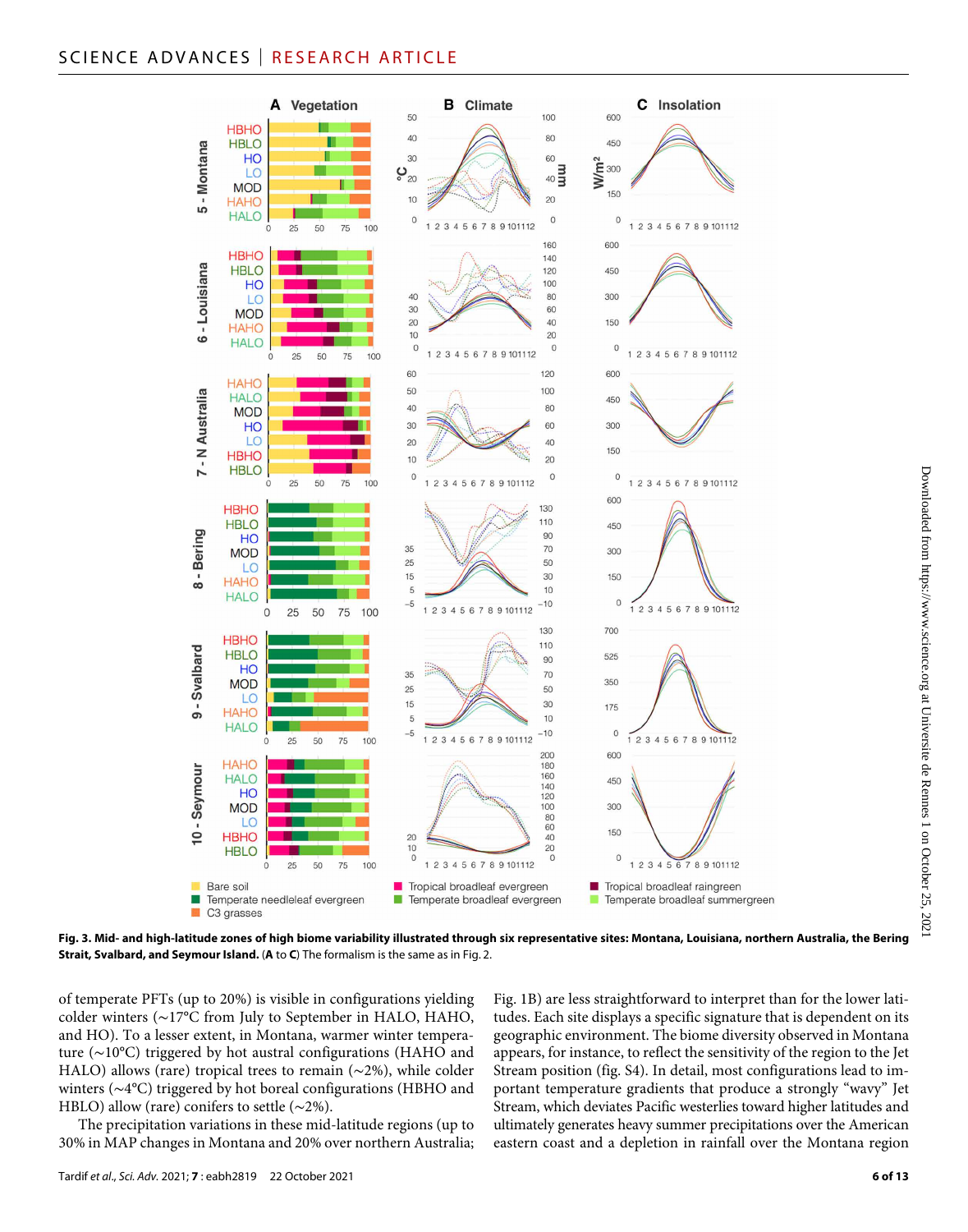(fig. S4A). On the contrary, the HALO experiment yields the coolest summer temperatures over northern America, which produces a more zonal Jet Stream (fig. S4B) and allows the input of more abundant summer precipitation from the Pacific.

#### **High latitudes: Where obliquity is modulated by precession**

Mid to high latitudes (∼45°N to 70°N) are dominated by cool MATs (from 15° to 5°C in the Northern Hemisphere, down to 0°C in Antarctica; Fig. 1A), high MATR (mostly >25°C; Fig. 1C), and relatively low precipitations (MAP < 1000 mm/year; Fig. 1E). These climatic features translate into temperate mixed and temperate coniferous forests in the Northern Hemisphere, with some warmtemperate forest fringing Atlantic and Pacific coastal areas (e.g., west United States and Europe; figs. S2 and S3), and occasionally patches of more open shrubland zones at the highest latitudes. In the Southern Hemisphere, the vegetation is similarly characterized by temperate mixed and temperate coniferous forests with variable extension of cold forest in continental Antarctica (fig. S3). High latitudes host the widest regions of low PFT sensitivity to orbital forcing, for example, in Siberia, Canada, Australia, or Scandinavia (gray shading in Fig. 1H and detailed PFT compositions given in fig. S2). However, important biome changes exist locally, such as in the Bering, Svalbard, or the Seymour Island regions (Fig. 3).

At these latitudes, the main astronomical driver of climate and biome changes is obliquity through important summer insolation variations (Fig. 3). These variations translate into the most substantial MAT changes (up to 2°C; Fig. 1B), as well as MATR shifts (3° to 7°C; Fig. 1D) and MAP variations of 5 to 20% (Fig. 1F). The imprint of obliquity is particularly clear in Northern Hemisphere sites, where low obliquity configurations (LO and HALO) trigger the coldest and driest conditions (Fig. 3B), which favor either conifers (+20% from HO to LO and +30% from HAHO and HALO in Bering Strait) or grasses (+50% from HO to LO and +60% from HAHO and HALO in Svalbard). The fact that no temperature threshold modulates

grass development in the model suggests that this expansion of grassland in low obliquity configurations is triggered by the slightly drier conditions in Svalbard. The Southern Hemisphere response is similar, although less contrasted, probably due to the oceanic climatic buffering effect. For instance, at Seymour Island, low obliquity settings favor conifers in HA configuration (+20% from HAHO to HALO) and grasses in other configurations (+8% from HO to LO and +20% from HBHO to HBLO). The simulations also suggest a precession-driven modulation of the obliquity forcing at high latitudes; the combination of low obliquity and precession yielding hot boreal (austral) summer in the Northern (Southern) Hemisphere does not trigger as many changes as that of low obliquity and other precessions (e.g., +7% conifers between HBLO and HBHO in Northern Hemisphere sites against +30% between HALO and HAHO).

#### **Into the Oligocene: A paradigm change**

To place the previous results in the context of declining  $pCO_2$  at the EOT, we performed an early Oligocene simulation, which is strictly comparable to the late Eocene reference simulation (MOD orbital configurations, same paleogeography), at the exception of the prescribed halving of the atmospheric  $CO<sub>2</sub>$  concentration (to 560 ppm) and the presence of an Antarctic ice sheet. As for the Eocene, we explore the sensitivity of the early Oligocene vegetation to orbital forcing, although in a simpler way. We conducted two orbital sensitivity experiments using the HALO and HBLO configurations that were approached in the early Oligocene at ∼32 Ma (fig. S1). The global metrics calculated for the Oligocene (Table 1, 560-ppm simulations) indicate a ∼5°C cooler world that is also drier (by about 100 mm/year), more seasonal (MATRs of 6.7° to 16.1°C), and with greater desert extent (31.2 to 34%). The largest changes in simulated biomes between the Eocene and Oligocene reference (MOD) simulations occur at mid to high latitudes (Fig. 4A), where the lower  $pCO<sub>2</sub>$  levels induce the strongest temperature anomalies (4 $\degree$  to 13 $\degree$ C drop in MAT fig. S5A). In these areas, the cooler temperatures



**Fig. 4. Oligocene (560 ppm) vegetation variability under different orbital forcing.** (**A**) Oligocene biome distribution simulated with modern orbital parameters and (**B**) cumulative PFT SDs obtained with the set of three simulations testing MOD, HALO, and HBLO configurations. Symbols in (A) and (B) correspond to a synthesized version (see Materials and Methods) of the Pound and Salzmann Rupelian biome compilation (*20*). The reader is referred to biomes and symbol legends of Fig. 1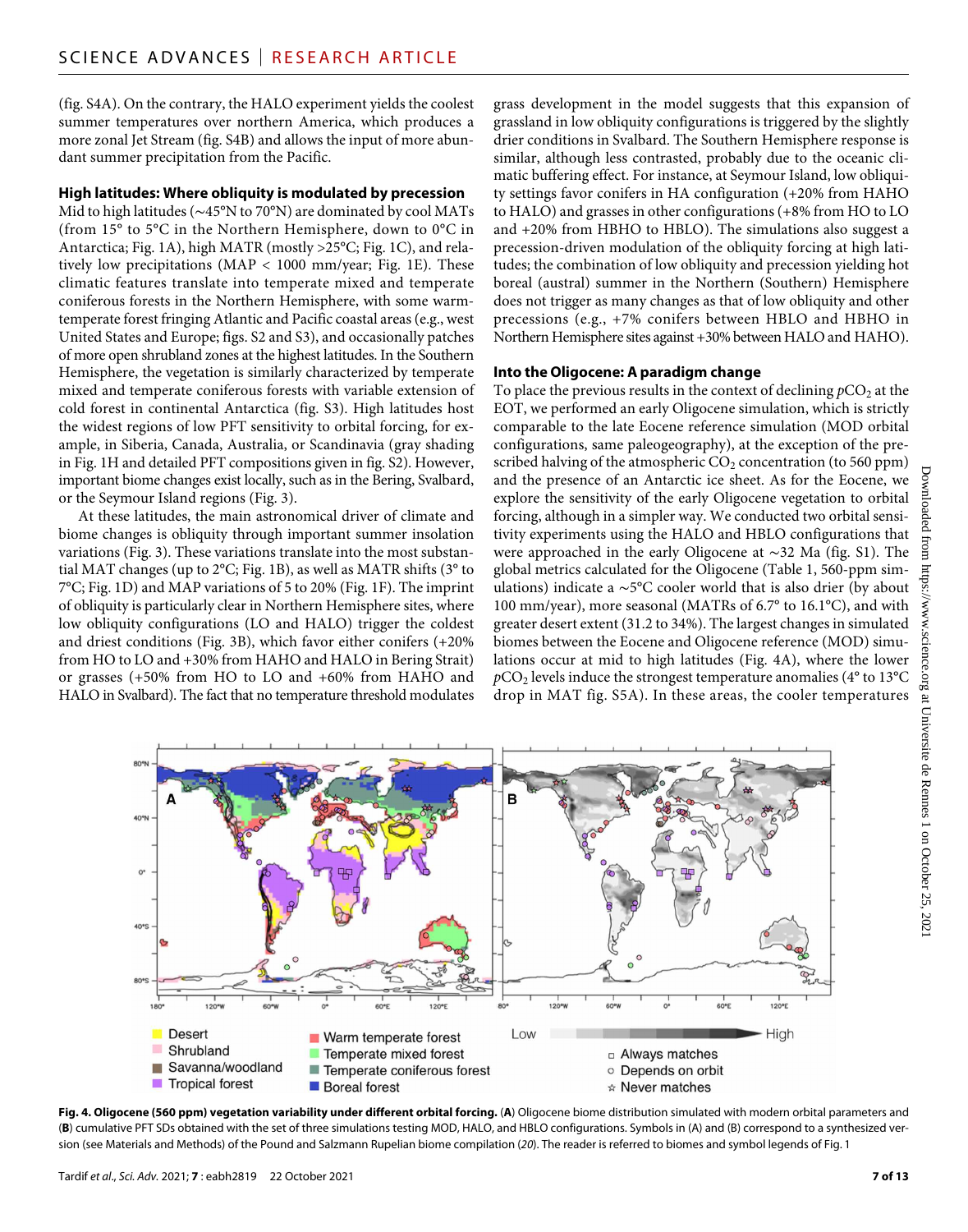narrow the tropical zone and shift all climatic envelopes toward lower latitudes, resulting in the equatorward migration of most biomes. This effect is particularly clear in Australia and eastern Asia, where the biome composition shifts mostly from warm-temperate forests in the Eocene toward temperate mixed forests. Scandinavia, Siberia, and Northern America biomes shift from temperate mixed forest to temperate coniferous or cold forests. Moreover, the global drying simulated for the early Oligocene, especially at mid to high latitudes (−30 to −100% in MAP poleward of 50° of latitude; fig. S5B), triggers increased proportions of woodland, savanna, and shrubland in Patagonia, Siberia, northern America, and Greenland.

The comparison with the early Oligocene biome compilation of (*20*) yields similarly good results for low-latitude and subtropical regions, with a good fit for tropical, shrubby, and warm-temperate environments (Fig. 4B). At these low latitudes, the model does not simulate important changes in the different biome locations between the ensemble of Eocene and Oligocene experiments, which seems coherent with the abundance of low-latitude sites displaying no clear change over the greenhouse-icehouse transition (*19*, *20*). A notable difference is the increased proportion of orbitally sensitive proxy sites (∼70% of total sites for the early Oligocene compilation against 50% for the late Eocene; indicated by circles in Fig. 4B). This suggests that biomes became increasingly responsive to orbital forcing, especially at mid to high latitudes, in response to late Eocene/ early Oligocene global climate cooling. The simulated increase in orbital sensitivity is related to the fact that PFTs are mainly constrained by the temperatures of the coldest months (table S1): In all our 1120-ppm simulations, winter temperatures generally remain above freezing regardless of the orbital configuration, whereas the 560-ppm simulations generate a wider range of cold temperatures, which enables a higher variety of biomes to settle (fig. S6). At northern high latitudes, several sites in eastern Greenland reflect the spreading of coniferous forests from the middle-late Eocene to the early Oligocene (*38*). This is coherent with the temperate coniferous to cold forest biomes simulated for the Oligocene (fig. S6). However, many proxy sites from the Pound and Salzmann compilation, especially in Siberia and eastern Canada, indicate notably warmer environments than the ones simulated with inferred biomes of temperate, warm-temperate, or even paratropical forests poleward of 60°N in continental settings. Most of these discrepancies (∼20% of all the proxy sites, materialized as stars in Fig. 4B) are not resolved by either of the two other orbital settings tested, but other configurations may partially reduce the mismatch. For example, we have shown that HO conditions in the Eocene simulations yield more forested environments at high latitudes (Fig. 3). Moreover, it is probable that other forcings exert a crucial influence in these regions, some of which are detailed in the following section.

#### **DISCUSSION**

#### **Paleoclimate "snapshot" representations: A reasonable approximation?**

Given the difficulty to date pre-Quaternary fossils and sedimentological records with orbital precision, they are likely to be interpreted as representative of an "average climatic signature." In addition, most paleoclimate simulations designed to provide a physical background for these field interpretations use the present-day orbital configuration, mostly for comparison purposes with modern conditions, and also due to computing limitations. This simplistic approach

may hold in regions displaying unaffected climatic envelopes under contrasted orbital forcing (e.g., fig. S2). However, in regions particularly sensitive to orbitally forced climate change, or in environments already close to a climate threshold (e.g., a cold month temperature boundary preventing tropical trees to settle), this methodology may generate important data-model comparison mismatch. For the late Eocene, some rare high-resolution deposits have demonstrated the strong impact orbital variation may have on regional hydrology and vegetation coverage (*12*, *14*). The handful of studies that have tested alternate orbital configurations for this same period have documented the potentially large climate response to this short-term forcing (*3*, *4*, *6*, *8*, *9*), but the implications in terms of vegetation coverage variability were not addressed, except for China in early Eocene conditions (*9*).

The present results provide sensitivity maps of plant community composition that can be used to aid in paleoenvironmental reconstructions, by describing possible biome distributions for the late Eocene and early Oligocene. These maps can serve as tools that highlight areas where particular care should be taken in the interpretation of long-term vegetation evolution, and related paleoenvironmental and paleoclimatic parameters. As shown in Results, the biome composition of 84% (resp. 80%) of late Eocene (resp. early Oligocene) proxy sites from the Pound and Salzmann pollen compilation is correctly simulated in at least one of the seven (resp. three) orbital simulations performed here. Our results suggest that apparently diverging pollen assemblages may be explained by orbital variability and that biome transitions may have occurred over short periods of time in some areas, which could have led to potentially diverging interpretations in terms of climate. Moreover, some paleoenvironments (e.g., semiarid versus more humid) were probably preferentially recorded at orbital time scale, depending on local water conditions and the morpho-anatomical characteristics of the plants (e.g., thin deciduous versus tough evergreen leaves) (*39*, *40*).

#### **Case study: Comparison with high-resolution records in East Asia**

Only one clear case study currently enables data-model comparison for orbital variability, highlighting the important need for additional high-resolution field work. The high dependence on precession of Northern Hemisphere summer precipitation in the tropics and subtropics (obliquity being a second-order factor at low latitudes) bears consistency with observations from the deep-lacustrine Jianghan Basin in eastern China (paleoposition: ∼30°N, 110°E), which suggest eccentricity and precession-driven depositional patterns (*12*). Huang and Hinnov (*12*) propose that configurations inducing hot boreal summer, such as those approaching our HBHO and HBLO end-member cases, would have led to increased monsoon penetration inland and wetter summers, which would have favored silt and mudstone deposits. On the other hand, configurations inducing mild winters and cooler and drier summers, such as those approaching our HAHO and HALO end-member configurations, would have been more prone to evaporite deposits. Fossil pollen preserved in this basin indicates a relatively higher proportion of xerophytic taxa (*Ephedripites*) in the evaporite horizons, which corroborates this hypothesis (*12*).

Further inland, the shallow lacustrine Xining Basin (paleoposition: ∼40°N, 100°E) also preserves alternations of orbitally paced mudstone and evaporitic deposits, although with a marked obliquity pattern identified during the 40-Ma to 34-Ma interval (*13*). The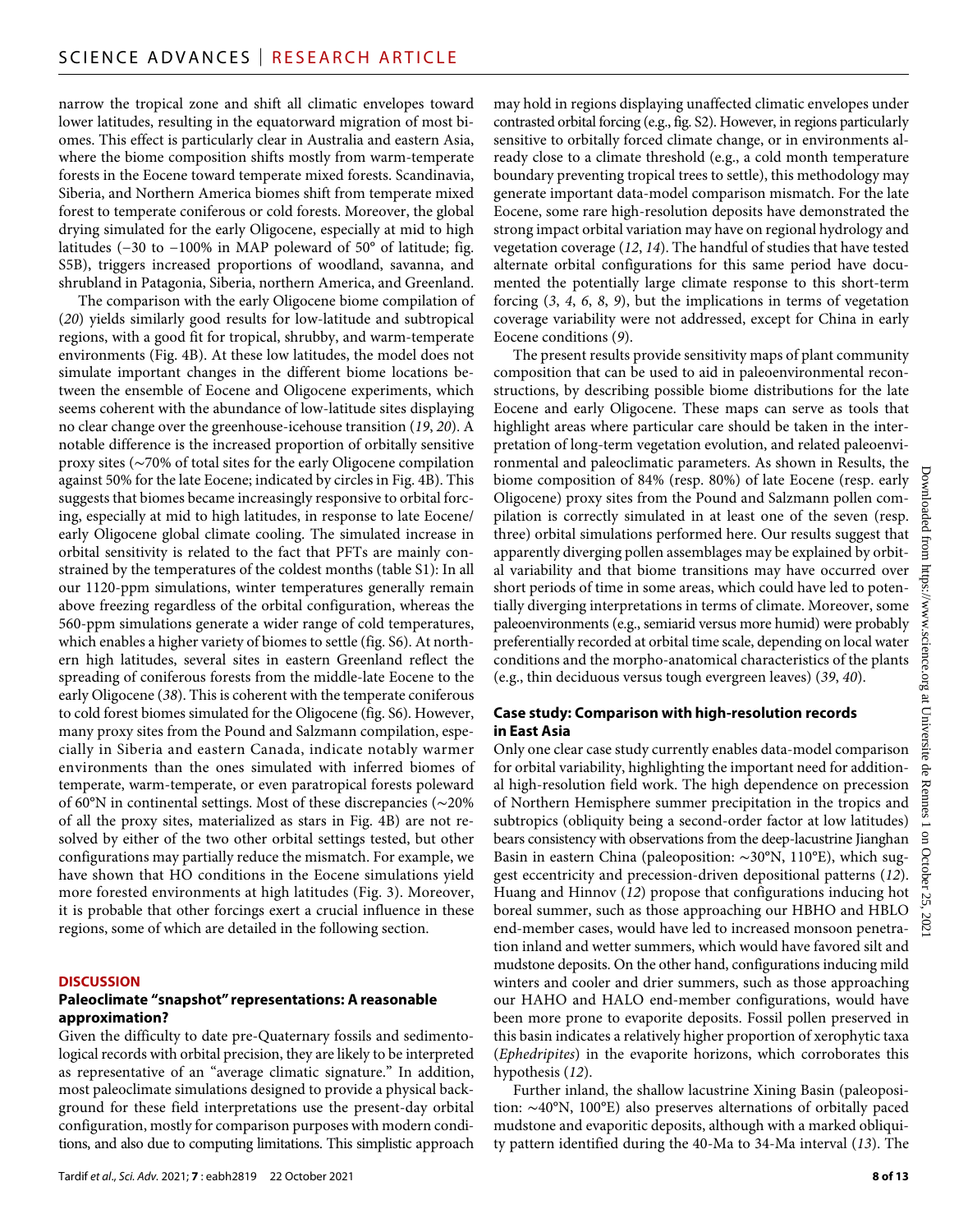interpretation of Abels *et al*. (*13*) is different from the perennial lacustrine Jianghan deposits because, in shallow ephemeral lakes, the gypsum beds are correlated to relatively wetter phases and mudstones to drier ones within a globally semiarid context (*13*). This difference in orbital responses is interpreted to relate to the position of the Xining Basin, which is located within the scope of westerly moisture in a more continental setting and further away from the monsoon influence, and at higher latitudes, where the influence of obliquity tends to be stronger. The climate and vegetation reconstructed from the Xining Basin are, however, complex to interpret as they have also been shown to be tightly dependent on regional periodic regressions of the proto-Paratethys Sea in the west (*14*, *41*, *42*). This case study shows the potential of data-model comparison to provide physical constraints to proxy records focusing on the expression of orbital variability (*43*, *44*).

#### **Intermittent monsoons: How often?**

One of the most important outcomes of this study is the possible existence of orbitally induced intermittent monsoon-like climates as early as the late Eocene, primarily forced by precession (Fig. 2). It is well documented that precession configurations triggering warm boreal (austral) summer conditions amplify the Northern (Southern) Hemisphere monsoons via the amplification of continental summer low-pressure zones increasing the onshore deviation of the ITCZ (*37*, *43*). This feature appears to have been stable throughout the Cenozoic, as shown by modeling studies using Eocene boundary conditions (*3*, *7*, *8*), but also for the Miocene (*44*) and the present (*45*, *46*). A second-order forcing observed in our simulations is obliquity because an increased obliquity tends to enhance subtropical summer precipitations, particularly in Northern Hemisphere sites (Fig. 2). Many low-latitude proxies (e.g., speleothems and Mediterranean sapropels) also express a clear obliquity signal, although the effect of obliquity on incoming solar radiation at these latitudes is weak (in contrast to precession, which exerts a local forcing on ITCZ deviation through increased heating of low latitudes). The attempts to explain the low-latitude obliquity imprint in proxy records have often involved some remote teleconnections between low and high latitudes through ice volume variations (*43*), which is unlikely to be the main driver in our late Eocene ice-sheet free simulations. Another theory has emerged (*47*), however, showing that variations of the summer intertropical insolation gradient (SITIG; calculated between 23°N and 23°S) reflect both precession and obliquity variations without any need for ice-sheet variations. The mechanism involved is as follows: In HO configurations, the temperature gradient is low in the summer hemisphere and strong in the winter hemisphere due to increased cooling of the mid to high latitudes compared to the low latitudes. Therefore, HO configurations trigger stronger SITIG, which strengthens the winter Hadley cell branch and increases water vapor advection from the winter hemisphere toward the summer hemisphere tropics (*48*). The examination of the simulated SITIG in our experiments corroborates this mechanism, as our simulations producing the stronger SITIG (fig. S7) correspond to stronger summer precipitations in the four tropical sites highlighted in Fig. 2.

Comparing these simulated end-member SITIG values to the reconstructed SITIG variations along the 42-Ma to 34-Ma studied period [calculated from Laskar *et al*. (*49*), shown in fig. S7] allows us to evaluate the likelihood of occurrence of such SITIG gradient values during the late Eocene (fig. S7). While some configurations triggered extreme SITIG values that were not matched during the studied

period (HBHO and HALO for the boreal summer and HBHO and HBLO for the austral summer; fig. S7), other configurations triggering summer precipitation peaks (HBLO in China and HBLO and HO in Mexico) produce SITIG values that were met during at least 2 to 6% of the 42-Ma to 34-Ma interval (fig. S7). Therefore, although this monsoon-like circulation might not represent the dominant climatic mode, it might have been a regularly occurring situation. As for the Southern Hemisphere, tropical summer precipitations show less sensitivity to obliquity (Fig. 2) and the SITIG gradient needed to trigger the required rainy season appears to be more ubiquitous (for example, the HALO configuration triggering SITIG values that were met about 20% of the time).

#### **Implications forfaunal dispersal events and biome variability**

The medium to high biome variability of several narrow continental corridors in both the late Eocene and the early Oligocene, such as the Beringia, Turgai, and Anatolian land bridges, may have important biogeographical implications. The presence of these terrestrial corridors is paramount for biodiversity diaspora, and while the presence of such bridges at the EOT is well established (*27*, *50*–*53*), we suggest that orbital forcings might have modulated faunal and/or floral dispersal from Asia to other continents.

To illustrate this, we compare the biomes obtained for two contrasted orbital configurations (HALO and HBLO) for the late Eocene (1120 ppm) and the early Oligocene (560 ppm; Fig. 5), respectively, in the Eurasian region. Two dispersal routes between Asia and western Europe are proposed in this region (*27*): Dispersal is thought to have existed through the Turgai corridor during the late Eocene and until the Oligocene (31 Ma) before shifting to the Anatolian route, more to the south (*27*). While our spatial resolution cannot fully render the complex paleogeography of intricated islands in this region, our results, however, suggest that, if western Europe remained stably covered by warm-temperate biomes across the Late Eocene and Early Oligocene, the Turgai and Anatolian regions display more orbitally driven variability in biome composition (Fig. 5). The Late Eocene HALO configuration allows the establishment of warm-temperate biomes across all the Turgai region, therefore creating a continuous biome corridor. On the contrary, the HBLO configuration leads to cooler temperate biomes because of colder winters and breaks the continuity of the



**Fig. 5. Biome stability over the Eurasian Turgai and Anatolian land bridges.** Evolution of the biomes simulated for the Eocene (1120 ppm, top row) and the Oligocene (560 ppm, bottom row) for two contrasted orbital settings (HALO and HBLO). The reader is referred to biomes and symbol legends of Fig. 1. Arrows show the main corridors of biome stability, which may have allowed faunal dispersal to occur: the northern dispersal route, through the Turgai land bridge, and the southern dispersal route, through the Anatolian emerged archipelagos, as described by Mennecart *et al*. (*27*).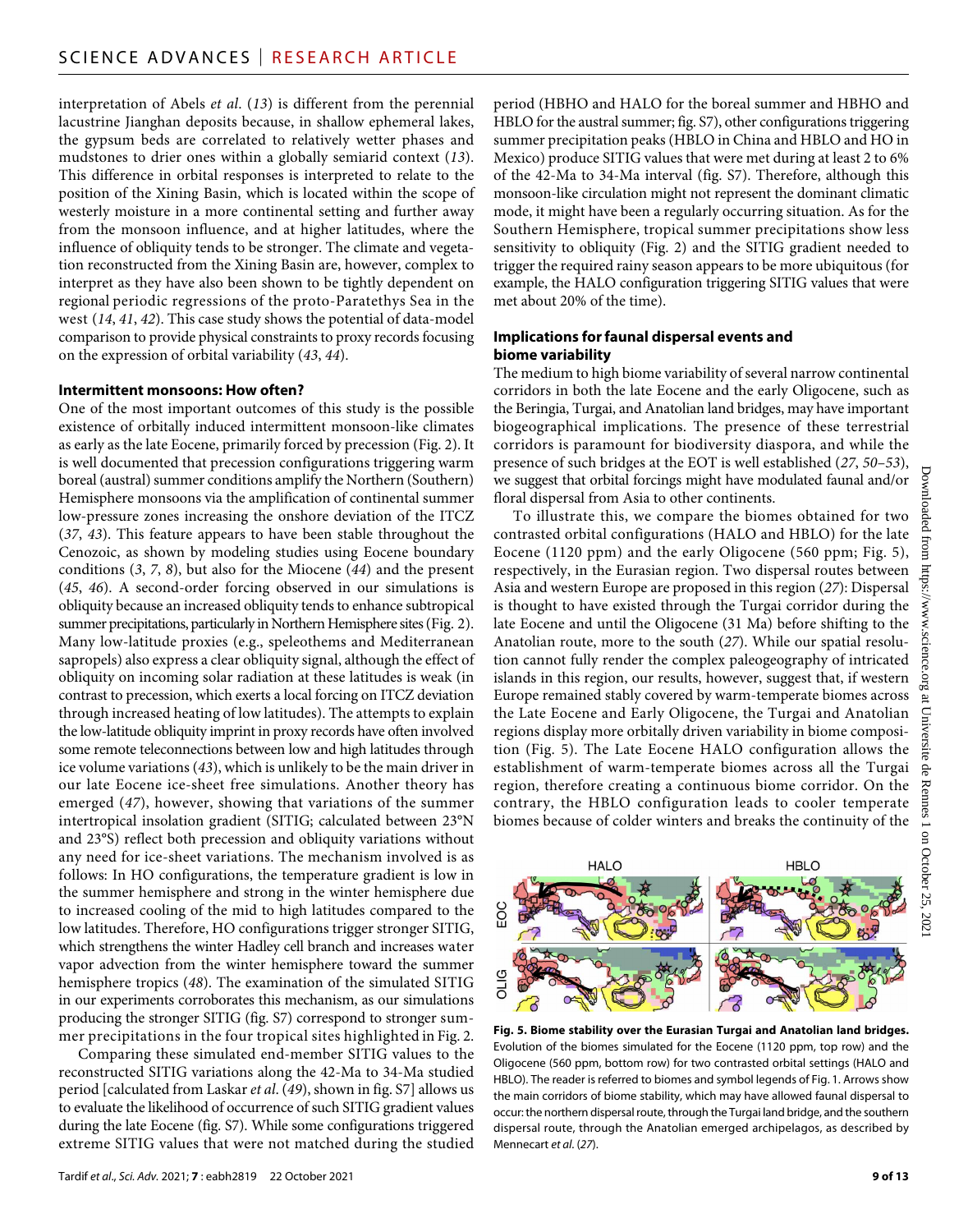warm-temperate biome despite an unchanged  $pCO_2$  (1120 ppm). This fragmentation of biomes along the corridor may have temporarily hampered faunal migrations occurring through this bridge in the late Eocene. In the early Oligocene cases, the Turgai route seems even more unlikely to act as dispersal corridor, given the notably cooler biomes simulated (temperate coniferous forest) contrasting strongly with the stable warm-temperate European forests. At lower latitudes, however, the Anatolian region presents a more homogeneous warm-temperate forest coverage, which is insensitive to orbital variations at 560 ppm. Therefore, while  $pCO_2$  appears to be the main driver of these widespread biome changes, our results suggest that orbital changes may have temporarily hampered faunal migrations via the Turgai route by fragmenting this biome corridor, especially during the late Eocene.

#### **Limitations and future directions**

A few points of systematic discordance between the data and the model remain (indicated by stars in Figs. 1H and 4B), accounting for 16% (20%) of the biome reconstructions for the late Eocene (early Oligocene). This mismatch might be explained by model limitations, such as the PFT parametrization, systematic biases, or a too coarse topography. For example, the position of "transition zones" between biomes is dependent on the PFT bioclimatic threshold parametrizations (presented in table S1) and biomization rules applied, which tend to rely on modern properties. In addition, the IPSL-CM5A2 model that was used here, despite various improvements on modern climatic features when compared to the IPSL-CM5A previous version, is known, as with its predecessor, to underestimate modern precipitation over South America and Asia (*54*, *55*), which likely applied in the Eocene as well (*56*).

In addition, besides general data uncertainties, such as biases of preservation, sample reworking, or imprecise dating or location, the use of fossil pollen and spores to generate biomes (*20*) also has limitations. For instance, palynological records can represent time-extensive accumulations of regional vegetation that may mask short-term temporal or spatial biome shifts. Although some pollen taxa present in the assemblages ("form genera," i.e., pollen that was not determined to species level) cannot be taken into account when generating paleo-biomes, use of a presence/absence matrix allows the representation of taxa regardless of their relative abundance (and evolution between the late Eocene and the early Oligocene). This can actually be viewed as a strength of the method, as it also compensates for other taphonomic constraints (e.g., interspecies differences in pollen production, dispersal, or preservation). While far less ubiquitous than palynomorphs, macrobotanical remains generally present a more local, shorter-term vegetation signal that can provide additional information (*57*). To make such a comparison at a global scale is, however, not currently possible, as high-resolution records across the EOT do not exist for all the biomes studied here.

The approach taken in this study could, in the future, be expanded in several directions, such as the use of the dynamic vegetation model online, instead of asynchronously (see Materials and Methods), to take into account vegetation feedback on all climatic components, especially the ocean (*58*). The use of orbital end-members allowed the exploration of the full range of orbital variability impact on biome composition, but more realistic orbital configurations could be used to test more precise hypotheses in specific regions. Moreover, the decrease in  $pCO<sub>2</sub>$  and the inception of the Antarctic ice sheet are not the only important changes to be considered

between the Eocene and Oligocene. Over the period of time considered here, additional paleogeographic changes could be introduced to perform a more realistic early Oligocene reconstruction, such as the important sea-level drop consecutive to the glaciation of Antarctica (*59*) that had major implications on continentality and possibly on atmospheric circulation (*60*). In Asia in particular, the sea-level drop enhanced the retreat of the Paratethys Sea, increased continentality, and deeply influenced the hydrology and temperatures, probably enhancing aridity in Central Asia (*61*, *62*) and reshaping the biodiversity in the region (*29*, *30*, *42*). Other paleogeographic features such as the Drake Passage deepening or the Tibetan Plateau uplift likely played a part in shaping the evolution of Cenozoic climate, but their precise evolution through time remains highly debated (*63*–*67*). Therefore, we believe that they should be the topic of dedicated modeling studies. Last, this work underlines the need for well-dated high-resolution proxy records in key areas combined with simulations constrained with more detailed paleogeography to better understand the role of orbital variability in climate records.

#### **MATERIALS AND METHODS**

#### **IPSL-CM5A2 model components**

IPSL-CM5A2 is an Earth system model designed for multimillennial simulations (*54*) composed of the atmospheric LMDz5A model, with a resolution of  $3.75^{\circ} \times 1.89^{\circ}$  (longitude  $\times$  latitude) and 39 vertical layers from the surface up to 40 km high, the land surface ORCHIDEE model, and the ocean and sea ice NEMO–LIM2-PISCES model, in which the tripolar oceanic grid has a resolution varying between 0.5° and 2° and 31 vertical layers. The continuity of the processes at the interface between ocean and atmosphere is ensured by the OASIS coupler. The performances of the model and comparison with previously existing IPSL-CM5A model are fully described in a dedicated paper (*54*). The ORCHIDEE land surface model (*68*) is used in its three–soil layer (bucket) version, which includes river runoff and describes the vegetation through 13 PFTs, 2 anthropics (not used in this study), and 11 naturals (*69*): 8 forest PFTs, 1 bare soil PFT, and 2 grass PFTs  $(C_3$  and  $C_4$ ). As  $C_4$  plants expanded starting from the late Miocene (*70*), this last PFT was deactivated. In the following modeling steps, the vegetation was either prescribed or allowed to evolve, as detailed below. In dynamic vegetation mode, starting from bare soil, all PFTs are able to grow, expand, or shrink, depending on the climatic conditions. In this configuration, each grid cell disposes of an infinite seed stock for each PFT, preventing the total and definitive extinction in case of a strongly unfavorable climatic episode during the experiment.

#### **Simulation setup**

Simulations are run in a two-step process: first, in atmosphere-ocean mode with an Eocene paleogeographic reconstruction (fig. S9A) and a forced vegetation map (fig. S9B) to produce realistic sea surface temperature (SST). At this step, a reference Eocene simulation (EOC\_MOD) is performed using modern orbital parameters, a *p*CO2 at 1120 ppm (other greenhouse gas concentrations left to their preindustrial values), no ice sheets, and a solar constant reduced to 1360.19  $W/m^2$ . This simulation was previously described and validated against late Eocene proxy sea surface and continental MAT compilations [see (*56*) and references therein]. After 3000 years, it reaches equilibrium (the deepest ocean layer shows a drift inferior to 0.1°C per century; fig. S8C). Six atmosphere-ocean simulations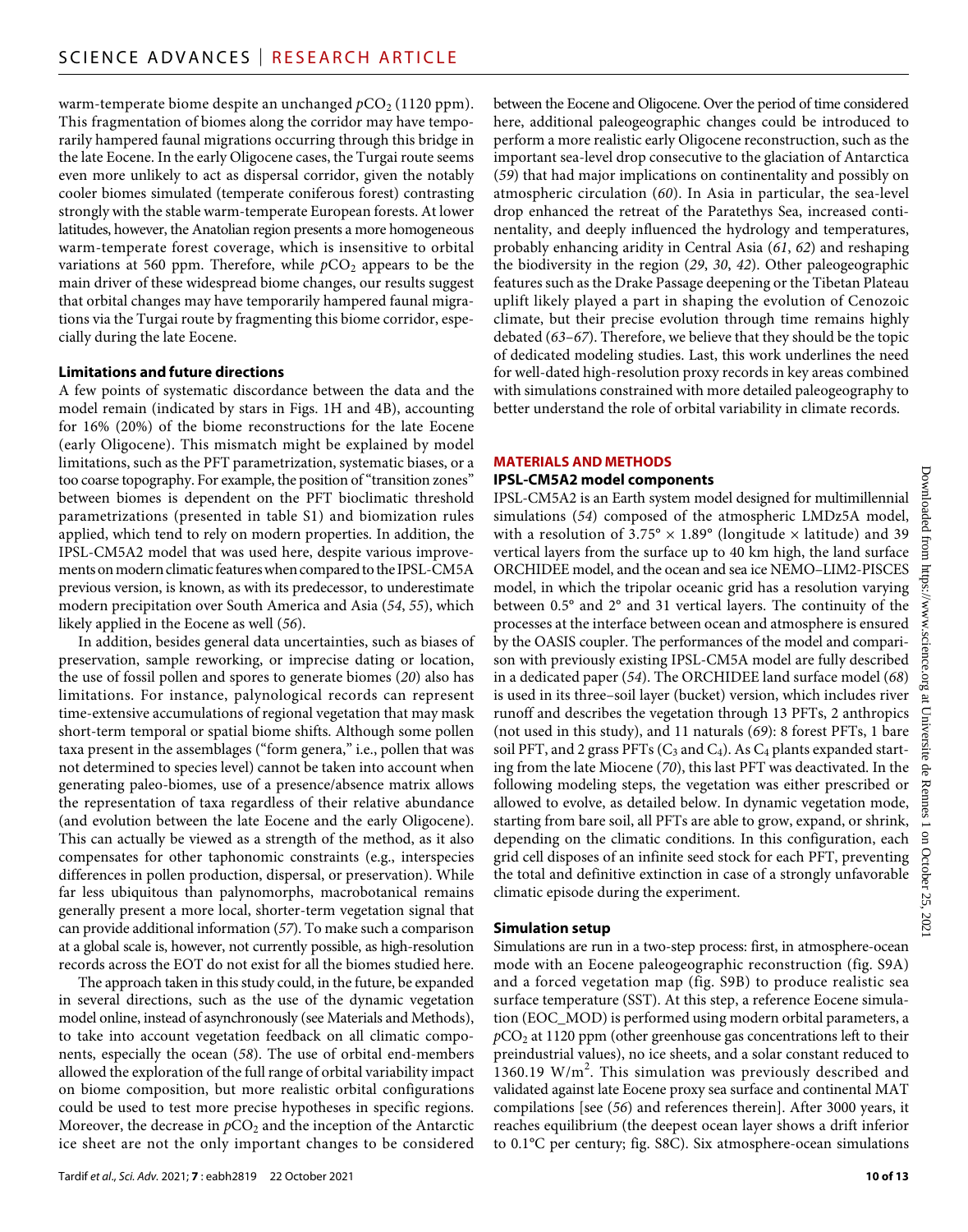describing the end-members of eccentricity, obliquity, and precession (Table 1) are then performed restarting from the last day of the EOC\_MOD experiment. These simulations run for 500 years, until reaching stable SST and oceanic heat content at 100 m depth (fig. S8D). Their SSTs are then averaged over the past 50 years of simulation and used to constrain the second phase of simulations, in which the PFT distribution of each orbital configuration is simulated using the atmosphere-vegetation mode. These dynamic vegetation simulations run for 150 years until reaching stable PFT composition. As some simulations displayed decadal variability in the climatic and vegetation fraction signals, the results are averaged over the last 50 years to grasp only the dominant PFT proportion signal. The early Oligocene simulation set follows the same sequence, the only differences being the reduced  $pCO<sub>2</sub>$  to 560 ppm and the presence of an Antarctic ice sheet.

#### **Impact of the dynamic vegetation mode**

The effect of prescribed versus dynamic vegetation is shown in fig. S9. In terms of vegetation coverage (as opposed to bare soil, hence regardless of the PFTs) (fig. S9A), the main changes are observed at the South Pole, as well as at the equator and the intertropical zone, where some areas present a 100% increase in vegetation coverage, meaning that regions that were seen as bare soil in the forced vegetation atmosphere-ocean simulation (EOC\_MOD) actually grew a full vegetation coverage in dynamic vegetation mode (EOC\_ MOD\_VD). This is observed in Antarctica, in Brazil, on the eastern coast of Asia, and in central Africa. This new vegetation repartition induces cooling up to 4°C in the Amazon region (fig. S9B), along with increased MAP by up to 30 to 100% (fig. S9, C and D) and latent heat flux increase of 20 to 50  $\text{W/m}^2$  in the areas that grew vegetation (fig. S9E). Previous studies demonstrated that major changes in land surface coverage (e.g., from a complete desert to a fully afforested land) could lead to significant retroactions on the oceanic component (*58*, *71*). The PFT changes observed between our two simulating steps remain, however, much more localized than these extreme sensitivity experiments. We nevertheless ran a test atmosphere-ocean simulation (MOD orbital configuration) forced with the PFT coverage map obtained with the MOD atmosphere-vegetation dynamical run and ensure PFT changes did not trigger major retroaction on the oceanic component.

#### **Result treatment methodology**

Each PFT coverage evolution is approximated through its summer fraction of vegetation to account for the maximal extent of the deciduous PFTs. The variability in PFT coverage (presented in Figs. 1H and 4B) between the seven different orbital experiments is then approximated, for each grid cell, through the sum of each PFT cover SD, normalized by the number of PFT defined on the grid cell averaged over the seven simulations. For comparison purposes to the Pound and Salzmann compilation, PFT coverage was subsequently treated to reflect biome distribution. We apply the methodology of (*72*), which considers simple bioclimatic thresholds and PFT dominance criteria that we adapted to the ORCHIDEE model (fig. S10) to define eight biomes: tropical forest, warm-temperate forest, temperate mixed forest, temperate to cool coniferous forest, cold forest, savanna, shrubs, and desert. The Pound and Salzmann compilations (*20*) are also simplified to match these biomes, as we cannot account for all the described environments (e.g., marshes or mangroves; table S2).

#### **SUPPLEMENTARY MATERIALS**

Supplementary material for this article is available at [https://science.org/doi/10.1126/](https://science.org/doi/10.1126/sciadv.abh2819) [sciadv.abh2819](https://science.org/doi/10.1126/sciadv.abh2819)

#### **REFERENCES AND NOTES**

- 1. T. Westerhold, N. Marwan, A. J. Drury, D. Liebrand, C. Agnini, E. Anagnostou, J. S. K. Barnet, S. M. Bohaty, D. De Vleeschouwer, F. Florindo, T. Frederichs, D. A. Hodell, A. E. Holbourn, D. Kroon, V. Lauretano, K. Littler, L. J. Lourens, M. Lyle, H. Pälike, U. Röhl, J. Tian, R. H. Wilkens, P. A. Wilson, J. C. Zachos, An astronomically dated record of Earth's climate and its predictability over the last 66 million years. *Science* **369**, 1383–1387 (2020).
- 2. D. J. Lunt, A. Ridgwell, A. Sluijs, J. Zachos, S. Hunter, A. Haywood, A model for orbital pacing of methane hydrate destabilization during the Palaeogene. *Nat. Geosci.* **4**, 775–778 (2011).
- 3. L. C. Sloan, C. Morrill, Orbital forcing and Eocene continental temperatures. *Palaeogeogr. Palaeoclimatol. Palaeoecol.* **144**, 21–35 (1998).
- 4. L. C. Sloan, M. Huber, Eocene oceanic responses to orbital forcing on precessional time scales. *Paleoceanography* **16**, 101–111 (2001).
- 5. P. J. Valdes, R. W. Glover, Modelling the climate response to orbital forcing. *Phil. Trans. R. Soc. A.* **357**, 1873–1890 (1999).
- 6. J.-B. Ladant, Y. Donnadieu, V. Lefebvre, C. Dumas, The respective role of atmospheric carbon dioxide and orbital parameters on ice sheet evolution at the Eocene-Oligocene transition. *Paleoceanography* **29**, 810–823 (2014).
- 7. J. S. Keery, P. B. Holden, N. R. Edwards, Sensitivity of the Eocene climate to CO2; and orbital variability. *Climate Past* **14**, 215–238 (2018).
- 8. A. Licht, M. van Cappelle, H. A. Abels, J.-B. Ladant, J. Trabucho-Alexandre, C. France-Lanord, Y. Donnadieu, J. Vandenberghe, T. Rigaudier, C. Lécuyer, D. Terry Jr., R. Adriaens, A. Boura, Z. Guo, A. N. Soe, J. Quade, G. Dupont-Nivet, J.-J. Jaeger, Asian monsoons in a late Eocene greenhouse world. *Nature* **513**, 501–506 (2014).
- 9. Z. Zhang, F. Flatøy, H. Wang, I. Bethke, M. Bentsen, Z. Guo, Early Eocene Asian climate dominated by desert and steppe with limited monsoons. *J. Asian Earth Sci.* 44, 24-35 (2012).
- 10. R. M. DeConto, D. Pollard, P. A. Wilson, H. Pälike, C. H. Lear, M. Pagani, Thresholds for Cenozoic bipolar glaciation. *Nature* **455**, 652–656 (2008).
- 11. V. C. Thorn, R. DeConto, Antarctic climate at the Eocene/Oligocene boundary—Climate model sensitivity to high latitude vegetation type and comparisons with the palaeobotanical record. *Palaeogeogr. Palaeoclimatol. Palaeoecol.* **231**, 134–157  $(2006)$
- 12. C. Huang, L. Hinnov, Astronomically forced climate evolution in a saline lake record of the middle Eocene toOligocene, Jianghan Basin, China. *Earth Planet. Sci. Lett.* **528**, 115846 (2019).
- 13. H. A. Abels, G. Dupont-Nivet, G. Xiao, R. Bosboom, W. Krijgsman, Step-wise change ofAsian interior climate preceding the Eocene–Oligocene Transition (EOT). *Palaeogeogr. Palaeoclimatol. Palaeoecol.* **299**, 399–412 (2011).
- 14. N. Meijer, G. Dupont-Nivet, H. A. Abels, M. Y. Kaya, A. Licht, M. Xiao, Y. Zhang, P. Roperch, M. Poujol, Z. Lai, Z. Guo, Central Asian moisture modulated by proto-Paratethys Sea incursions since the early Eocene. *Earth Planet. Sci. Lett.* **510**, 73–84 (2019).
- 15. A. S. Gale, J. M. Huggett, H. PÄlike, E. Laurie, E. A. Hailwood, J. Hardenbol, Correlation of Eocene–Oligocene marine and continental records: Orbital cyclicity, magnetostratigraphy and sequence stratigraphy of the Solent Group, Isle of Wight, UK. *J. Geol. Soc. London* **163**, 401–415 (2006).
- 16. N. D. Sheldon, G. J. Retallack, Regional paleoprecipitation records from the Late Eocene andOligocene of North America. *J. Geol.* **112**, 487–494 (2004).
- 17. A. Tosal, L. Valero, J. Sanjuan, C. Martín-Closas, Influence ofshort- and long-term climatic cycles on floristic change across the Eocene–Oligocene boundary in the Ebro Basin (Catalonia, Spain). *Comptes Rendus Palevol.* **18**, 925–947 (2019).
- 18. L. Valero, M. Garcés, L. Cabrera, E. Costa, A. Sáez, 20 Myr of eccentricity paced lacustrine cycles in the Cenozoic Ebro Basin. *Earth Planet. Sci. Lett.* **408**, 183–193 (2014).
- 19. D. K. Hutchinson, H. K. Coxall, D. J. Lunt, M. Steinthorsdottir, A. M. de Boer, M. Baatsen, A. von der Heydt, M. Huber, A. T. Kennedy-Asser, L. Kunzmann, J.-B. Ladant, C. H. Lear, K. Moraweck, P. N. Pearson, E. Piga, M. J. Pound, U. Salzmann, H. D. Scher, W. P. Sijp, K. K. Śliwińska, P. A. Wilson, Z. Zhang, The Eocene–Oligocene transition: A review of marine and terrestrial proxy data, models and model–data comparisons. *Climate Past* **17**, 269–315 (2021).
- 20. M. J. Pound, U. Salzmann, Heterogeneity in global vegetation and terrestrial climate change during the late Eocene to early Oligocene transition. *Sci. Rep.* **7**, 43386 (2017).
- 21. B. P. Kraatz, J. H. Geisler, Eocene–Oligocene transition in Central Asia and its effects on mammalian evolution. *Geology* **38**, 111–114 (2010).
- 22. J. Meng, M. C. McKenna, Faunal turnovers of Palaeogene mammals from the Mongolian Plateau. *Nature* **394**, 364–367 (1998).
- 23. J. Sun, X. Ni, S. Bi, W. Wu, J. Ye, J. Meng, B. F. Windley, Synchronous turnover of flora, fauna and climate at the Eocene–Oligocene Boundary in Asia. *Sci. Rep.* **4**, 7463 (2015).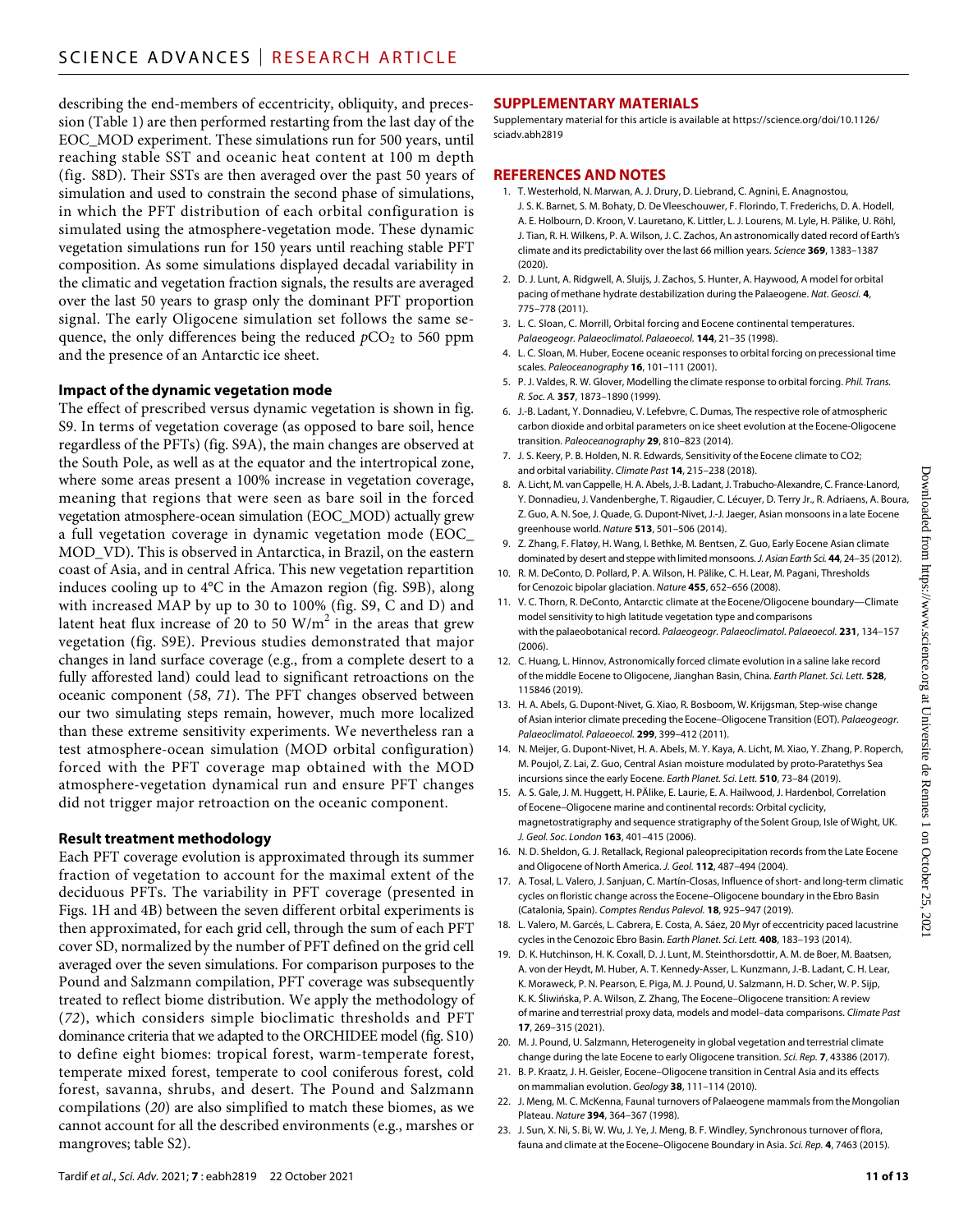- 24. J. Wasiljeff, A. Kaakinen, J. M. Salminen, Z. Zhang, Magnetostratigraphic constraints on the fossiliferous Ulantatal sequence in Inner Mongolia, China: Implications for Asian aridification and faunal turnover before the Eocene-Oligocene boundary. *Earth Planet. Sci. Lett.* **535**, 116125 (2020).
- 25. J. J. Hooker, M. E. Collinson, N. P. Sille, Eocene–Oligocene mammalian faunal turnover in the Hampshire Basin, UK: Calibration to the global time scale and the major cooling event. *J. Geol. Soc. London* **161**, 161–172 (2004).
- 26. S. C. Joomun, J. J. Hooker, M. E. Collinson, Changes in dental wear of *Plagiolophus minor* (Mammalia: Perissodactyla) across the Eocene–Oligocene transition. *J. Vertebr. Paleontol.* **30**, 563–576 (2010).
- 27. B. Mennecart, D. Geraads, N. Spassov, I. Zagorchev, Discovery of the oldest European ruminant in the late Eocene of Bulgaria: Did tectonics influence the diachronic development of the Grande Coupure? *Palaeogeogr. Palaeoclimatol. Palaeoecol.* **498**, 1–8 (2018).
- 28. E. Costa, M. Garcés, A. Sáez, L. Cabrera, M. López-Blanco, The age of the "Grande Coupure" mammal turnover: New constraints from the Eocene–Oligocene record of the Eastern Ebro Basin (NE Spain). *Palaeogeogr. Palaeoclimatol. Palaeoecol.* **301**, 97–107 (2011).
- 29. A. Favre, I. Michalak, C.-H. Chen, J.-C. Wang, J. S. Pringle, S. Matuszak, H. Sun, Y.-M. Yuan, L. Struwe, A. N. Muellner-Riehl, Out-of-Tibet: The spatio-temporal evolution of *Gentiana* (Gentianaceae). *J. Biogeogr.* **43**, 1967–1978 (2016).
- 30. A. Favre, M. Päckert, S. U. Pauls, S. C. Jähnig, D. Uhl, I. Michalak, A. N. Muellner-Riehl, The role of the uplift of the Qinghai-Tibetan Plateau for the evolution of Tibetan biotas. *Biol. Rev.* **90**, 236–253 (2015).
- 31. A. Fouquet, R. Recoder, M. Teixeira, J. Cassimiro, R. C. Amaro, A. Camacho, R. Damasceno, A. C. Carnaval, C. Moritz, M. T. Rodrigues, Molecular phylogeny and morphometric analyses reveal deep divergence between Amazonia and Atlantic Forest species of *Dendrophryniscus*. *Mol. Phylogenet. Evol.* **62**, 826–838 (2012).
- 32. J. V. Matthews, Tertiary land bridges and their climate: Backdrop for development of the present Canadian insect fauna. *Canadian Entomol.* **112**, 1089–1103 (1980).
- 33. B. F. Jacobs, Palaeobotanical studies from tropical Africa: Relevance to the evolution of forest, woodland and savannah biomes. *Phil. Trans. R. Soc. Lond. B* **359**, 1573–1583  $(2004)$
- 34. J. Saarinen, D. Mantzouka, J. Sakala, Aridity, cooling, open vegetation, and the evolution of plants and animals during the cenozoic, in *Nature Through Time*, E. Martinetto, E. Tschopp, R. A. Gastaldo, Eds. (Springer Textbooks in Earth Sciences, Geography and Environment, Springer International Publishing, 2020), pp. 83–107.
- 35. N. O. Frederiksen, Pulses of middle Eocene to earliest oligocene climatic deterioration in southern California and the Gulf Coast. *PALAIOS* **6**, 564–571 (1991).
- 36. V. A. Thode, I. Sanmartín, L. G. Lohmann, Contrasting patterns of diversification between Amazonian and Atlantic forest clades of Neotropical lianas (Amphilophium, Bignonieae) inferred from plastid genomic data. *Mol. Phylogenet. Evol.* **133**, 92–106 (2019).
- 37. T. M. Merlis, T. Schneider, S. Bordoni, I. Eisenman, Hadley circulation response to orbital precession. Part II: Subtropical continent. *J. Climate* **26**, 754–771 (2013).
- 38. J. S. Eldrett, D. R. Greenwood, I. C. Harding, M. Huber, Increased seasonality through the Eocene to Oligocene transition in northern high latitudes. *Nature* **459**, 969–973 (2009).
- 39. A. K. Behrensmeyer, S. M. Kidwell, R. A. Gastaldo, Taphonomy and paleobiology. *Paleobiology* **26**, 103–147 (2000).
- 40. R. Gastaldo, Taphonomic considerations for plant evolutionary investigations. *Paleobotanist* , 211–223 (1992).
- 41. M. Y. Kaya, G. Dupont-Nivet, J. Proust, P. Roperch, L. Bougeois, N. Meijer, J. Frieling, C. Fioroni, S. Özkan Altıner, E. Vardar, N. Barbolini, M. Stoica, J. Aminov, M. Mamtimin, G. Zhaojie, Paleogene evolution and demise of the proto-Paratethys Sea in Central Asia (Tarim and Tajik basins): Role of intensified tectonic activity at ca. 41 Ma. *Basin Res.* **31**, 461–486 (2019).
- 42. N. Barbolini, A. Woutersen, G. Dupont-Nivet, D. Silvestro, D. Tardif, P. M. C. Coster, N. Meijer, C. Chang, H.-X. Zhang, A. Licht, C. Rydin, A. Koutsodendris, F. Han, A. Rohrmann, X.-J. Liu, Y. Zhang, Y. Donnadieu, F. Fluteau, J.-B. Ladant, G. Le Hir, C. Hoorn, Cenozoic evolution of the steppe-desert biome in Central Asia. *Sci. Adv.* **6**, eabb8227 (2020).
- 43. A. C. Clement, A. Hall, A. J. Broccoli, The importance of precessional signals in the tropical climate. *Climate Dynam.* **22**, 327–341 (2004).
- 44. Z. Zhang, G. Ramstein, M. Schuster, C. Li, C. Contoux, Q. Yan, Aridification of the Sahara desert caused by Tethys Sea shrinkage during the Late Miocene. *Nature* **513**, 401–404  $(2014)$
- 45. D. S. Battisti, Q. Ding, G. H. Roe, Coherent pan-Asian climatic and isotopic response to orbital forcing of tropical insolation. *J. Geophys. Res. Atmos.* **119**, 11997–12020 (2014).
- 46. E. Tuenter, S. L. Weber, F. J. Hilgen, L. J. Lourens, The response of the African summer monsoon to remote and local forcing due to precession and obliquity. *Global Planet. Change* **36**, 219–235 (2003).
- 47. J. H. C. Bosmans, F. J. Hilgen, E. Tuenter, L. J. Lourens, Obliquity forcing of low-latitude climate. *Clim. Past* **11**, 1335–1346 (2015).
- 48. D. F. Mantsis, B. R. Lintner, A. J. Broccoli, M. P. Erb, A. C. Clement, H.-S. Park, The response of large-scale circulation to obliquity-induced changes in meridional heating gradients. *J. Climate* **27**, 5504–5516 (2014).
- 49. J. Laskar, P. Robutel, F. Joutel, M. Gastineau, A. C. M. Correia, B. Levrard, A long-term numerical solution for the insolation quantities of the Earth. *Astron. Astrophys.* **428**, 261–285 (2004).
- 50. L. Brikiatis, The De Geer, Thulean and Beringia routes: Key concepts for understanding early Cenozoic biogeography. *J. Biogeogr.* **41**, 1036–1054 (2014).
- 51. M. A. Akhmetiev, N. I. Zaporozhets, Paleogene events in Central Eurasia: Their role in the flora and vegetation cover evolution, migration of phytochore boundaries, and climate changes. *Stratig. Geol. Correl.* **22**, 312–335 (2014).
- 52. O. Eldholm, J. Thiede, Cenozoic continental separation between Europe and Greenland. *Palaeogeogr. Palaeoclimatol. Palaeoecol.* **30**, 243–259 (1980).
- 53. J. Liu, T. Su, R. A. Spicer, H. Tang, W.-Y.-D. Deng, F.-X. Wu, G. Srivastava, T. Spicer, T. Van Do, T. Deng, Z.-K. Zhou, Biotic interchange through lowlands of Tibetan Plateau suture zones during Paleogene. *Palaeogeogr. Palaeoclimatol. Palaeoecol.* **524**, 33–40 (2019).
- 54. P. Sepulchre, A. Caubel, J.-B. Ladant, L. Bopp, O. Boucher, P. Braconnot, P. Brockmann, A. Cozic, Y. Donnadieu, J.-L. Dufresne, V. Estella-Perez, C. Ethé, F. Fluteau, M.-A. Foujols, G. Gastineau, J. Ghattas, D. Hauglustaine, F. Hourdin, M. Kageyama, M. Khodri, O. Marti, Y. Meurdesoif, J. Mignot, A.-C. Sarr, J. Servonnat, D. Swingedouw, S. Szopa, D. Tardif, IPSL-CM5A2—An Earth system model designed for multi-millennial climate simulations. *Geosci. Model Dev.* **13**, 3011–3053 (2020).
- 55. P. J. Valdes, E. Armstrong, M. P. S. Badger, C. D. Bradshaw, F. Bragg, M. Crucifix, T. Davies-Barnard, J. J. Day, A. Farnsworth, C. Gordon, P. O. Hopcroft, A. T. Kennedy, N. S. Lord, D. J. Lunt, A. Marzocchi, L. M. Parry, V. Pope, W. H. G. Roberts, E. J. Stone, G. J. L. Tourte, J. H. T. Williams, The BRIDGE HadCM3 family of climate models: HadCM3@ Bristol v1.0. *Geosci. Model Dev.* **10**, 3715–3743 (2017).
- 56. D. Tardif, F. Fluteau, Y. Donnadieu, G. Le Hir, J.-B. Ladant, P. Sepulchre, A. Licht, F. Poblete, G. Dupont-Nivet, The origin of Asian monsoons: A modelling perspective. *Clim. Past* **16**, 847–865 (2020).
- 57. A. Traverse, *Paleopalynology* (Springer, 2008).
- U. Port, M. Claussen, Transitivity of the climate–vegetation system in a warm climate. *Clim. Past.* **11**, 1563–1574 (2015).
- 59. K. G. Miller, J. V. Browning, W. J. Schmelz, R. E. Kopp, G. S. Mountain, J. D. Wright, Cenozoic sea-level and cryospheric evolution from deep-sea geochemical and continental margin records. *Sci. Adv.* **6**, eaaz1346 (2020).
- 60. F. Fluteau, G. Ramstein, J. Besse, Simulating the evolution of the Asian and African monsoons during the past 30 Myr using an atmospheric general circulation model. *J. Geophys. Res. Atmos.* **104**, 11995–12018 (1999).
- 61. R. E. Bosboom, G. Dupont-Nivet, A. J. P. Houben, H. Brinkhuis, G. Villa, O. Mandic, M. Stoica, W. J. Zachariasse, Z. Guo, C. Li, W. Krijgsman, Late Eocene sea retreat from the Tarim Basin (west China) and concomitant Asian paleoenvironmental change. *Palaeogeogr. Palaeoclimatol. Palaeoecol.* **299**, 385–398 (2011).
- 62. L. Bougeois, G. Dupont-Nivet, M. de Rafélis, J. C. Tindall, J.-N. Proust, G.-J. Reichart, L. J. de Nooijer, Z. Guo, C. Ormukov, Asian monsoons and aridification response to Paleogene sea retreat and Neogene westerly shielding indicated by seasonality in Paratethys oysters. *Earth Planet. Sci. Lett.* **485**, 99–110 (2018).
- 63. Y. Lagabrielle, Y. Goddéris, Y. Donnadieu, J. Malavieille, M. Suarez, The tectonic history of Drake Passage and its possible impacts on global climate. *Earth Planet. Sci. Lett.* **279**, 197–211 (2009).
- 64. A. Toumoulin, Y. Donnadieu, J. -B. Ladant, S. J. Batenburg, F. Poblete, G. Dupont-Nivet, Quantifying the effect of the Drake Passage opening on the Eocene ocean. *Paleoceanogr. Paleoclimatol.* **35**, e2020PA003889 (2020).
- 65. J.-B. Ladant, Y. Donnadieu, L. Bopp, C. H. Lear, P. A. Wilson, Meridional contrasts in productivity changes driven by the opening of drake passage. *Paleoceanogr. Paleoclimatol.* **33**, 302–317 (2018).
- 66. C. Wang, J. Dai, X. Zhao, Y. Li, S. A. Graham, D. He, B. Ran, J. Meng, Outward-growth of the Tibetan Plateau during the Cenozoic: A review. *Tectonophysics* **621**, 1–43 (2014).
- 67. R. Spicer, T. Su, P. J. Valdes, A. Farnsworth, F.-X. Wu, G. Shi, T. E. V. Spicer, Z. Zhou, Why 'the uplift of the Tibetan Plateau' is a myth? *Natl. Sci. Rev.* 19 (2020).
- 68. G. Krinner, N. Viovy, N. de Noblet-Ducoudré, J. Ogée, J. Polcher, P. Friedlingstein, P. Ciais, S. Sitch, I. C. Prentice, A dynamic global vegetation model forstudies of the coupled atmosphere-biosphere system: DVGM FOR COUPLED CLIMATE STUDIES. *Global Biogeochem. Cycles* **19**, 10.1029/2003GB002199, (2005).
- 69. B. Poulter, P. Ciais, E. Hodson, H. Lischke, F. Maignan, S. Plummer, N. E. Zimmermann, Plant functional type mapping for earth system models. *Geosci. Model Dev.* **4**, 993–1010 (2011).
- 70. T. E. Cerling, Y. Wang, J. Quade, Expansion of C4 ecosystems as an indicator of global ecological change in the late Miocene. *Nature* **361**, 344–345 (1993).
- 71. U. Port, M. Claussen, V. Brovkin, Radiative forcing and feedback by forests in warm climates – a sensitivity study. *Earth Syst. Dynam.* **7**, 535–547 (2016).

Downloaded from https://www.science.org at Universite de Rennes 1 on October 25, Downloaded from https://www.science.org at Universite de Rennes 1 on October 25, 2021

202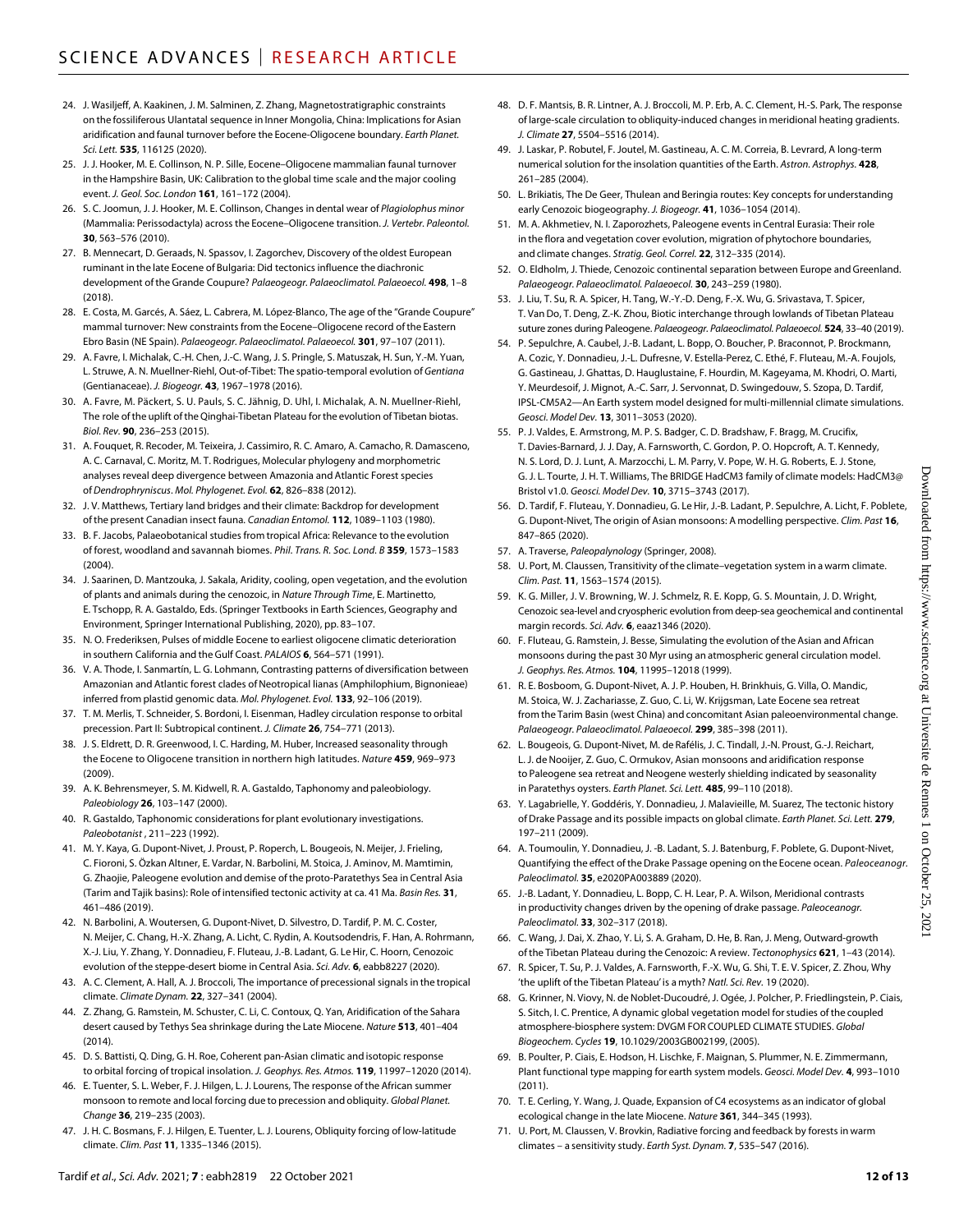72. A. Dallmeyer, M. Claussen, V. Brovkin, Harmonising plant functional type distributions for evaluating Earth system models. *Clim. Past* **15**, 335–366 (2019).

**Acknowledgments:** We thank C. Jaramillo for his critical reading of the first draft of the manuscript as well as the three anonymous reviewers for their insightful comments that helped improve the quality and the clarity of the paper. **Funding:** This work was granted access to the HPC resources of TGCC under the allocation 2018-A0050107601 and 2019-A0070107601 made by GENCI. This work was funded by the INSU-CNRS SYSTER. G.D.-N., A.T., and N.B. acknowledge support from ERC MAGIC grant 649081. Y.D. acknowledges support from ANR AMOR (ANR-16-CE31-0020). **Author contributions:** D.T., F.F., Y.D., J.-B.L., and G.L.H. designed and performed simulations. All the authors contributed to the results analysis and discussion. D.T. drafted the paper, and all authors contributed to the improvement of the final version, as well as answering the reviewers and modifying the manuscript accordingly. **Competing interests:** The authors declare that they have no competing interests. **Data and materials availability:** All data needed to evaluate the conclusions in the paper are present in the paper and/or the Supplementary Materials. LMDZ, XIOS, NEMO, and ORCHIDEE are released under the terms of the CeCILL license. OASIS MCT is released under the terms of the Lesser GNU General Public License (LGPL). IPSL-CM5A2 code is publicly available through svn with the following command lines: svn co [http://forge.ipsl.jussieu.fr/igcmg/svn/](http://forge.ipsl.jussieu.fr/igcmg/svn/modipsl/branches/publications/IPSLCM5A2.1_11192019)

[modipsl/branches/publications/IPSLCM5A2.1\\_11192019](http://forge.ipsl.jussieu.fr/igcmg/svn/modipsl/branches/publications/IPSLCM5A2.1_11192019) (last access: 20 April 2020, IPSL Climate Modelling Centre, 2020a) modipsl cd modipsl/util;./model IPSLCM5A2.1. The mod.def file provides information regarding the different revisions used, namely, NEMOGCMbranchnemo\_v3\_6\_STABLErevision6665- XIOS2branchs/xios-2.5revision1763- IOIPSL/srcsvntags/v2\_2\_2- LMDZ5branches/IPSLCM5A2.1rev3591-branches/publications/ ORCHIDEE\_IPSLCM5A2.1.r5307rev6336- OASIS3-MCT2.0\_branch(rev4775IPSLserver). The login/password combination requested at first use to download the ORCHIDEE component is anonymous/anonymous. We recommend referring to the project website [http://forge.ipsl.](http://forge.ipsl.jussieu.fr/igcmg_doc/wiki/Doc/Config/IPSLCM5A2) [jussieu.fr/igcmg\\_doc/wiki/Doc/Config/IPSLCM5A2](http://forge.ipsl.jussieu.fr/igcmg_doc/wiki/Doc/Config/IPSLCM5A2) (last access: 20 April 2020, IPSL Climate Modelling Centre, 2020b) for a proper installation and compilation of the environment.

Submitted 1 March 2021 Accepted 3 September 2021 Published 22 October 2021 10.1126/sciadv.abh2819

**Citation:** D. Tardif, A. Toumoulin, F. Fluteau, Y.Donnadieu, G. Le Hir, N. Barbolini, A. Licht, J.-B. Ladant, P. Sepulchre, N. Viovy, C. Hoorn, G. Dupont-Nivet, Orbital variations as a major driver of climate and biome distribution during the greenhouse to icehouse transition. *Sci. Adv.* **7**, eabh2819 (2021).